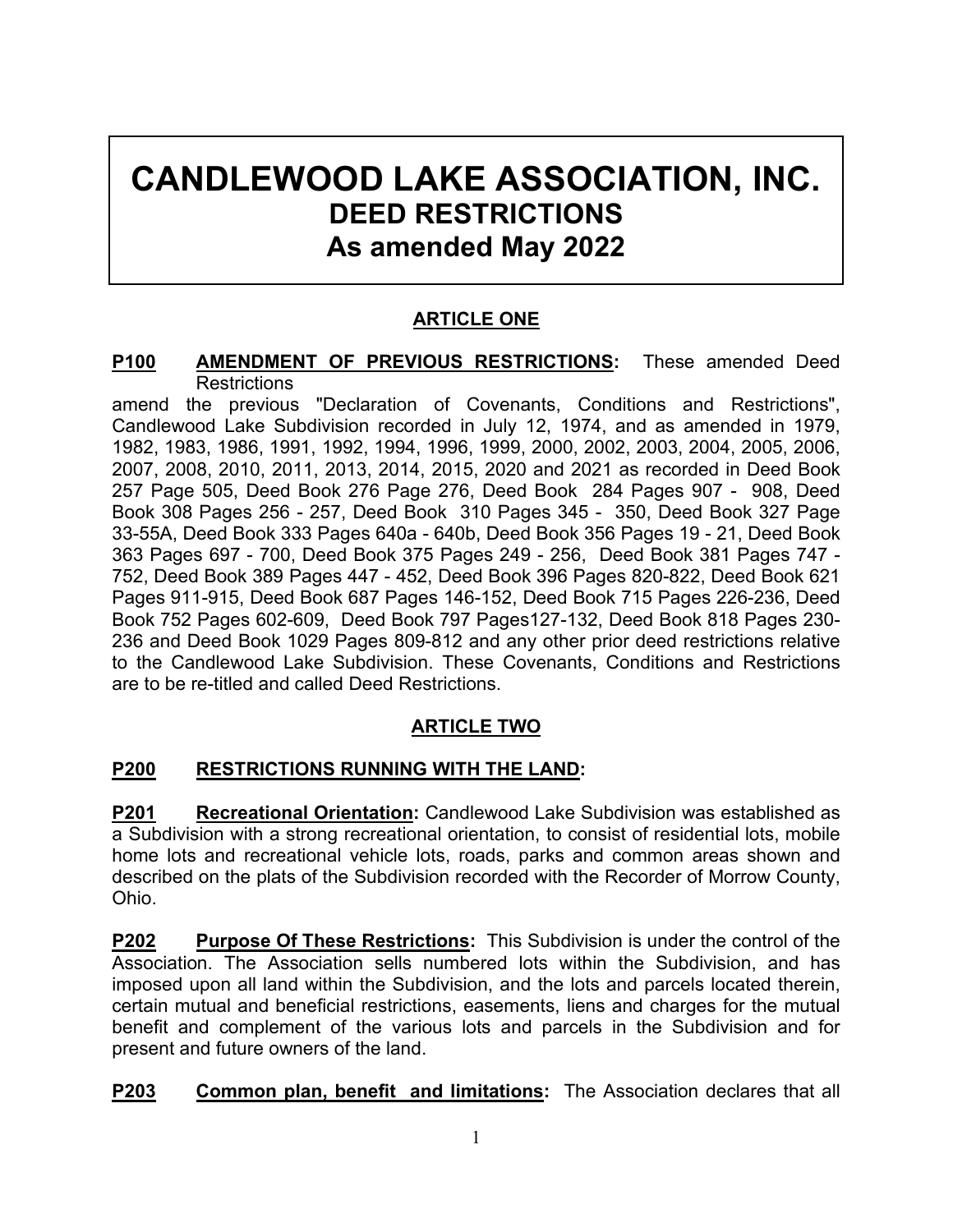of the lots located in the various recorded plats, designated as residential in character, are held and shall be held, conveyed, pledged or encumbered, leased, rented, used, occupied and improved, subject to these Restrictions, all of which are declared and agreed to be in furtherance of a plan for the Subdivision, so as to enhance and protect the value, desirability and attractiveness of the Subdivision as a whole and of each lot situated therein. The Restrictions shall run with the land and shall be binding upon the Association and upon all parties ("Owners") having or acquiring any right, title or interest in the real property or any part thereof.

**P204 Oil and Gas Drilling and Production Activities –** No oil/gas drilling or development activity shall be permitted within the Candlewood Lake Subdivision. In addition, the storage of by-products resulting from oil and gas production is also prohibited. This restriction includes both surface and subsurface activity.

# **ARTICLE THREE**

**P300 RESIDENTIAL CHARACTER OF CANDLEWOOD LAKE:** These Amended Deed Restrictions apply throughout the entire Subdivision with special requirements outlined for Unit 4, Recreational Vehicles and Units 5 and 6 Mobile Homes.

**P301 Environmental Control Committee Approval:** Candlewood is a single family, residential development. No structure shall be erected, placed or permitted to remain upon any lot unless approved in advance in writing by the Environmental Control Committee (ECC). Environmental Control Committee decisions are subject to appeal to the Board of Trustees if disagreements arise. The Environmental Control Committee will publish and keep up to date a Building Code which must be approved by the Board of Trustees.

**P302 Outbuildings:** The Environmental Control Committee shall approve in writing all outbuildings. Materials of construction shall be wood, vinyl or metal of a type and style approved by the ECC Committee. Storage sheds are permissible and shall not exceed 192 square feet in size with a maximum height of 12 feet. All storage sheds shall meet the setback requirements of the appropriate unit in which it is constructed as recommended by the ECC. Limit of one unattached storage shed per lot which includes two, three, or four contiguous married lots

**P302.01 Residential Use of Outbuildings, Boat Houses or Temporary Facilities:** No outbuilding, boat house or temporary structure shall ever be used as a place of human habitation. The restriction is not intended to limit the Board's power to authorize the Association Office to grant temporary permits for the use of camping units on lots which already have a house, mobile home or camping units on them, however, at no time will camping units be permitted on vacant lots except in Unit 4. Permits good for 14 days will be issued on a quarterly basis to those property owners that have a current balance.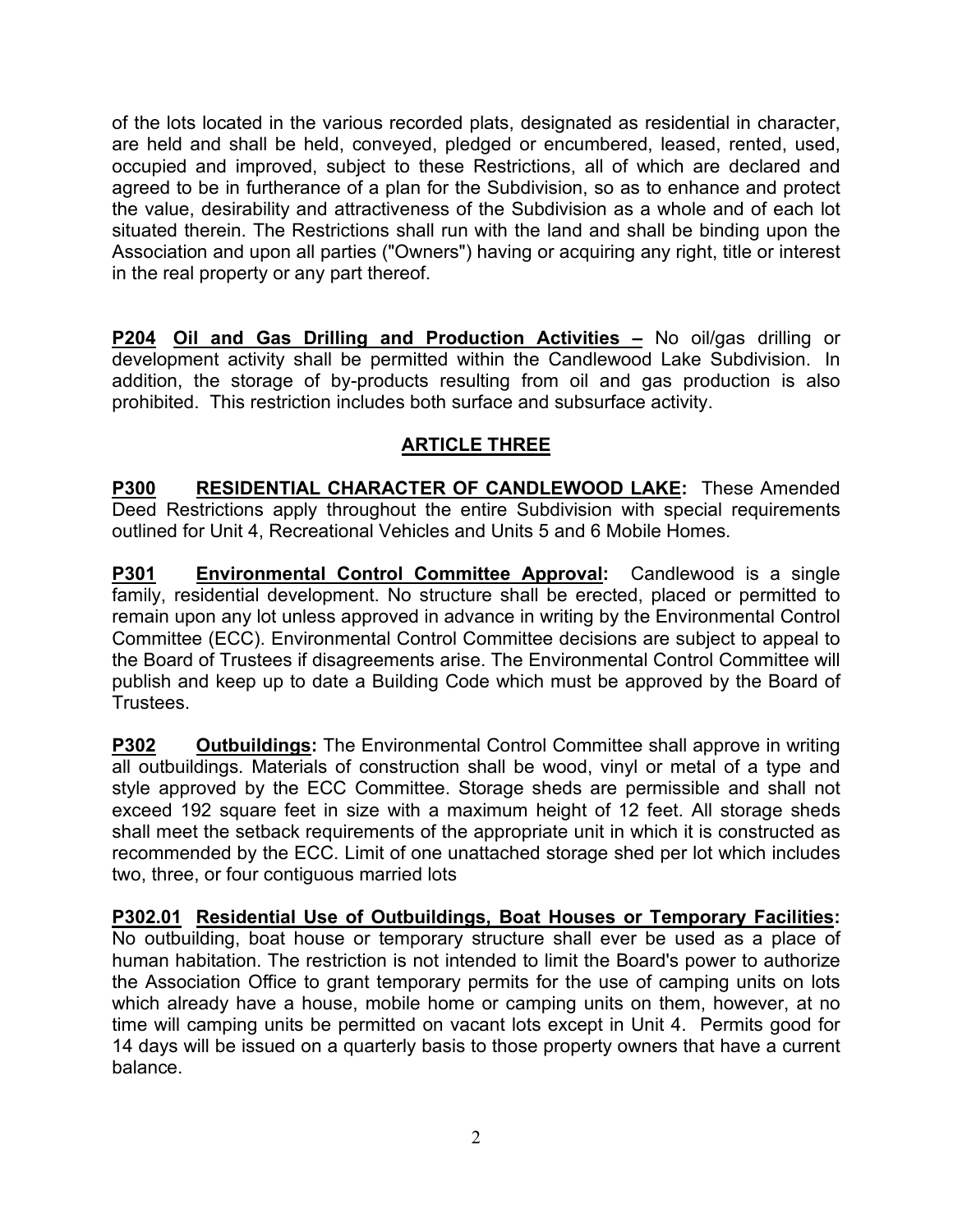## **P303 General Regulations Regarding Construction And Maintenance:**

**P303.01 Occupancy or residential use of partially completed dwelling houses prohibited:** No dwelling being constructed shall be used for human habitation until it is approved habitable in writing by the Environment Control Committee. Since homes or camping units in units 4, 5 and 6 are or should be substantially complete at the time they are placed on lot, they should be habitable at that time. However, the Environmental Control Committee may determine that a dwelling in units 4, 5 or 6 is not habitable until certain conditions are met.

**P303.02 Boundary Definitions:** All dwelling houses and other structures, except fences (See 303.04), shall be placed on numbered residential lots in accordance with the following standards: "Front Line"--that boundary line which faces on the Subdivision road upon which the lot is located. "Side Line"--is a lot boundary line that extends from the front line at the road in the Candlewood Subdivision along which the lot abuts, leading away from the road, to the rear line of the lot. "Rear Line"--is the lot boundary line that is farthest from, not vertical to and substantially parallel to, the Candlewood Subdivision road on which the lot abuts, except that on corner lots, the rear line may be determined from either abutting road in the Subdivision.

**P303.03 Cul-de-sacs:** If the particular line abuts on a cul-de-sac, all parts of any building shall be set back as shown on the recorded plat.

**P303.04 Fences:** As a general rule, fences and similar enclosures may not be erected. Property lines ought to be kept free and open to owners. Erection of fences and other enclosures shall be denied except where they qualify as an acceptable aesthetic feature consistent with the character of the area, conforming to size, height, composition and location and authorized by a written order by the Environmental Control Committee.

**P303.05 Construction And Placement Guidelines:** The construction and placement of all dwellings shall be subject to strict compliance with the building code promulgated by the Board of Trustees and administered by the Environmental Control Committee. However, neither the Association, its Trustees, the Environmental Control Committee or any member thereof, or their respective heirs, representative, successors or assigns shall be liable to any person or entity by reason of mistakes in judgment, negligence, malfeasance or nonfeasance arising out of or in connection with the approval, disapproval, or failure to approve any plans or any other exercise or non-exercise of the provisions of the building code.

**P303.06 Diligence In Construction:** The exterior of every dwelling on every numbered lot in the Subdivision shall be completed within six (6) months after the beginning of such construction. No improvement which has been partially or destroyed by fire or otherwise, shall be allowed to remain for more than three (3) months from the time of such destruction or damage, without exterior repairs or total demolition and cleanup.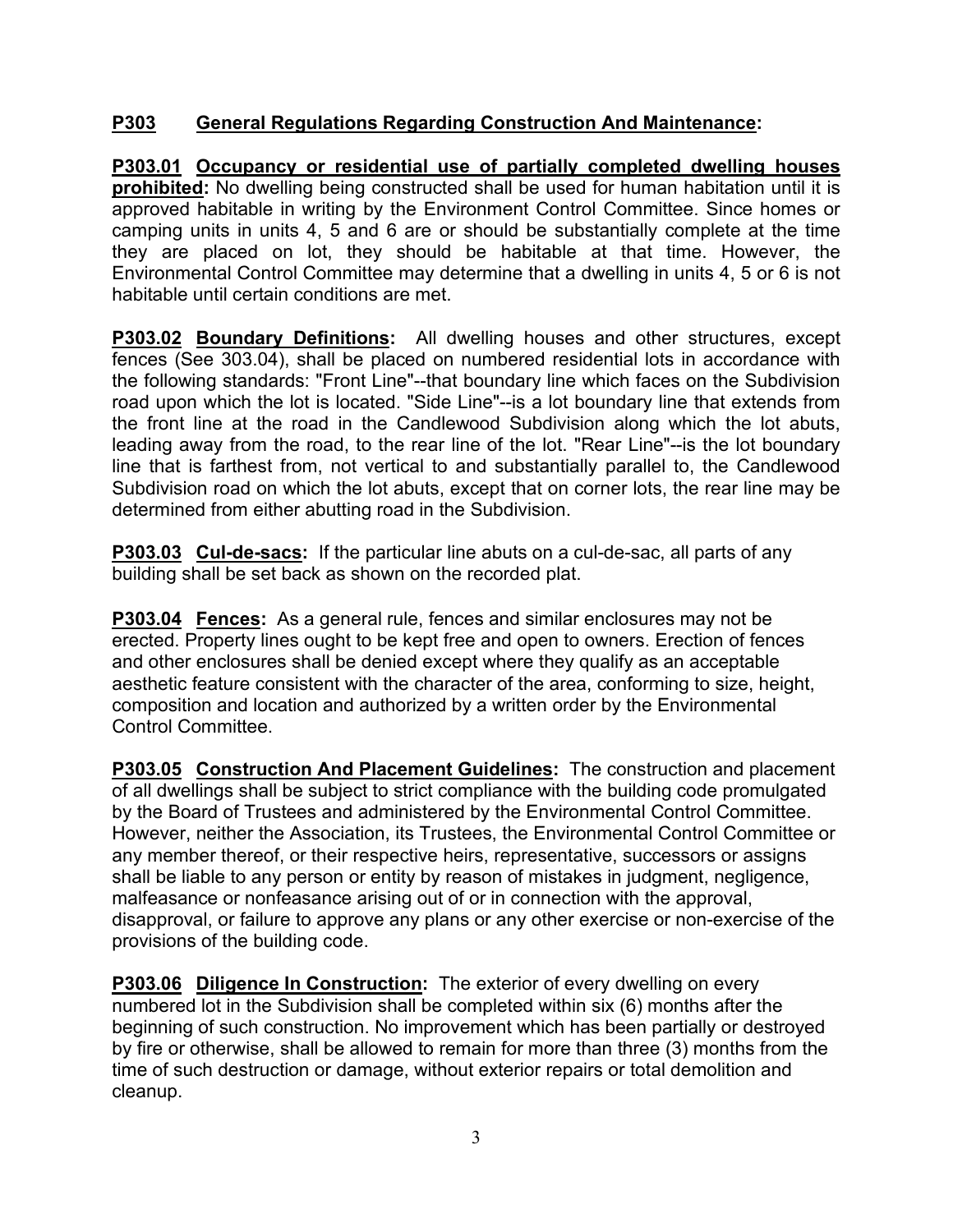**P303.07 Used Materials and Structures:** Houses and other structures shall be primarily constructed using new materials. Wherever used or old materials are being used in the construction of a house the builder must have the prior written approval of the Environmental Control Committee. If a used house is being moved into the Subdivision, it must have prior written approval of the Environmental Control Committee and the Board of Trustees.

**P303.08 Maintenance Of Lots And Improvements:** Owners of each lot in the Subdivision shall always maintain their lots and improvements in a neat and tidy condition. Each owner shall use the following as minimum standards for property maintenance and understand that failure to properly maintain the property may result in Association action to bring the property up to standard.

**P303.081** Owners shall keep their property mowed and free of unsightly weeds, vegetation, and long grass according to such standards as the Board of Trustees may prescribe.

**P303.082** All debris and rubbish shall be moved from the lot and adjacent easements and rights of way. Natural brush and combustible material from building and construction may be burned after notification to Candlewood Security and as permitted by all applicable regulatory agencies.

**P303.083** Property owners shall prevent and alleviate any condition on their lots that tend to distract from or diminish the aesthetic appearance of the Subdivision.

**P303.084** Lot owners shall prevent the entry of all debris and foreign material from their lots into the lake. Lot owners shall remove all such foreign material and debris which has originated at their lot.

**P303.085** Owners shall keep the exteriors of all improvements on their lots in a good state of repair and sightlines.

**P303.09 Pavements and Driveways:** Plans and specifications for all driveways, culverts, pavement edging or markers shall be first approved in writing by the Environmental Control Committee.

**P303.10 Protection of Pipes and Cables:** No pipes, conduits, lines, wires equipment or facilities for the transmission or metering of electricity, gas, water, communications or other utilities shall be constructed, placed or permitted to be placed upon any lot unless approved by the Environmental Control Committee.

**P303.11 Utility Easements:** Easements for installation and maintenance of utilities are hereby reserved by the Association for the benefit of the Association and all lot owners within the Subdivision. Within such easement areas, no structure or other improvement shall be placed or permitted to remain which may damage or interfere with the installation and maintenance of utilities therein.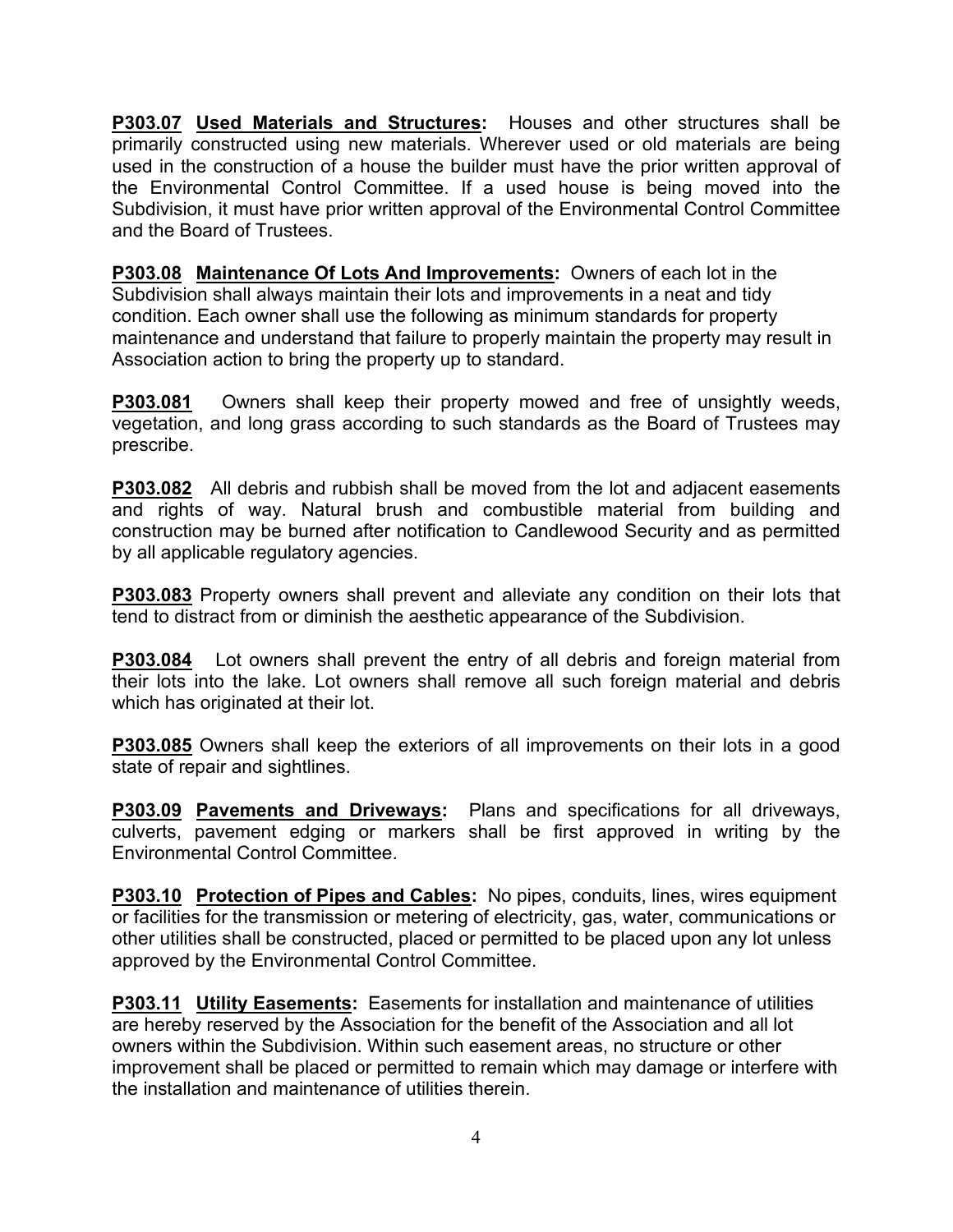**P303.12 Association's Authority To Perform Maintenance:** If the owner of any lot in the Subdivision fails to repair or maintain his lot and any improvements in accordance with the provisions of these Deed Restrictions, the Bylaws, the ruling by the Environmental Control Committee or the Association Board, the Association shall have the right, to enter upon each lot and repair, mow, clean or perform such other acts as may be reasonably necessary to make such lot and improvements conform to the objectives of requirements and these Restrictions. The cost thereof to the Association shall be added to and become a part of the annual operation charges to which the respective lot is subject and may be assessed and collected in the same manner as the annual operation charges. Neither the Association nor any of its trustees, officers, employees, committee persons, agents or contractors shall be liable for any damage which may result from any repair or maintenance work performed under this authority.

## **P304 RESTRICTIONS CONCERNING THE SIZE AND PLACEMENT OF HOUSES IN UNITS 1, 2, 3, 7, 8, 9, 10, 11, 12:**

**P304.01 Minimum Living Space Areas:** No dwelling place having less than 900 square feet on the foundation, as shown on the plan of the house, shall be constructed on any lot in these units. For this measurement, more than one inclusive level, and all porches, terraces, garages, carports and appendages shall be excluded. No dwelling in which a substantial portion of the living space is below ground level may be erected except with the approval of the Environmental Control Committee.

## **P304.02 Set Back Requirements**

**P304.021 Front Yards:** All parts of the building facing the roads shall be set back at least twenty-five (25) feet or more from the property line except as shown on the recorded plat map.

**P304.022 Side Yards:** All parts of the building shall be set back not less than ten (10) feet from the sideline of the lot; except that where the lot is a corner lot, the minimum side yard setback shall be as shown on the recorded plat.

**P304.023 Rear Yards:** All parts of any residential building or out building (not including boat houses) shall be set back from the lot line at least twenty (20) feet or twenty-five percent (25%) of the main depth of the lot, reasonably determined, whichever is greater. If the rear of the lot abuts a road, whether public or private, all parts of any building shall be set back from the rear lot line for a total of at least one-half of the width of the right-of-way of the roads plus all adjacent easements. If any of the lot abuts Candlewood Lake, all parts of any residence or outbuilding (not including boat houses) shall be set behind the set-back line adjacent to the lake as shown on the recorded plat and indicated by the abbreviation "S.B.L."

#### **P305 GENERAL REGULATIONS FOR THE USE OF RESIDENTIAL PROPERTY AND ASSOCIATION FACILITIES BY MEMBERS AND GUESTS.**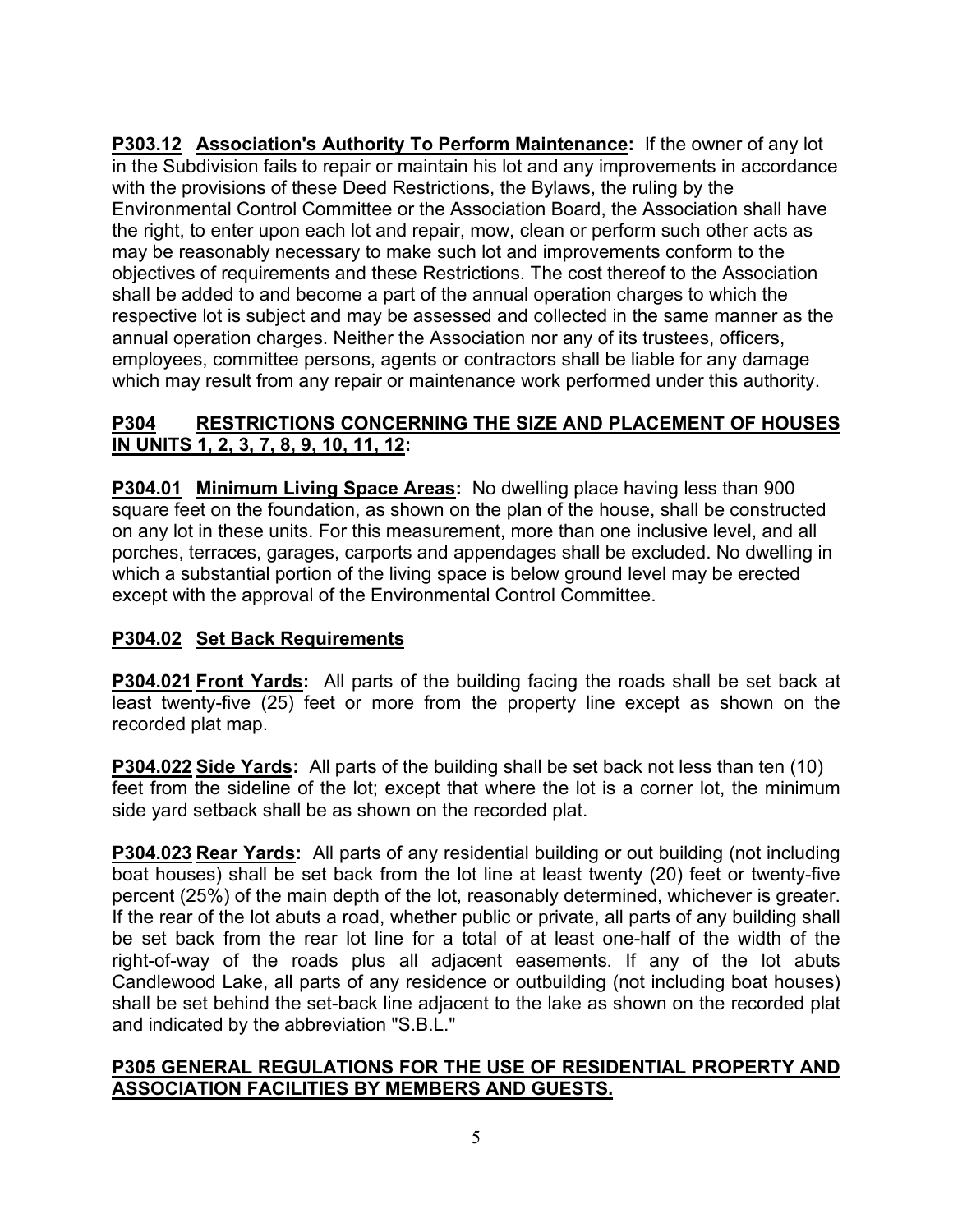**P305.01 In General**: No noxious or offensive activities shall be conducted on any lot in the Association nor shall anything be done on any lot that shall become or be an unreasonable annoyance or nuisance to any owner of another lot in the Association. Behavior or activity by members or their guests that becomes annoying or obnoxious to another member or Association officials will be reported to Security and the Board of Trustees shall take appropriate action after an investigation. However, in the event this behavior or activity is life threatening or potentially physically injurious to person or property, CWL Staff or Security has the right to intervene immediately in any appropriate manner.

**P305.02 Advertising And For Sale Signs**: Advertising and For Sale signs: No sign advertising, a product or service shall be placed on any property except as follows: (1) Owners or their authorized agents or builders may advertise property for sale that has a dwelling on it in whatever state of completion. Dwelling is defined as a house, mobile home or RV, if the RV is being sold with the lot. For sale signs are limited to one sign per dwelling or two signs for those dwellings bounded by the lake or two roads. (2) Contractors, builders, or remodelers may advertise their activity while directly involved in building or placing a dwelling on lots. Signs for this purpose are limited to one. (3) The Association may place a sign or signs advertising services or products available in the development at or near the Association Office or Main entrance gate. All of the above signs must have a prior written approval of the Association Office before being placed on a lot. (4) House for sale signs, with an arrow, are permitted at the intersection of any subdivision road that intersects with Candlewood Drive or Candlewood Blvd. One additional house for sale sign, with an arrow may be placed at the intersection of a second road from Candlewood Drive. Signs for this purpose are limited to one sign per intersection and must be placed a minimum of six (6) feet from the road (s). Realtor's signs are not permitted at the road intersections. For uniformity of size, color, etc., all house for sale signs with an arrow, must be purchased at the Association Office. Signs may be in place for a maximum of 180 days and subject to renewal. Signs are to be removed 24 hours after closing. Offsite property signs must be removed 24 hours after closing and on-site signs must be removed within 14 days after closing.

**P305.03 Animals:** No animals, fish, or birds other than those usually considered as household pets may be kept overnight or longer or maintained on private or Association property. All such household pets shall be under the control of the owner at all times and shall not be permitted to become a nuisance by barking, noise making or being vicious. Animals considered by any political subdivision or governmental agency as exotic or traditionally vicious will not be permitted. In the event there is a question or dispute whether a particular animal is permitted or not, the Board of Trustees will make the determination which shall be final and binding.

**P305.04 Vehicle Parking and Storage**: Parking and storing of vehicles, private or commercial, camping units and boats will be regulated by action of the Board of Trustees. Facilities to store vehicles, boats and camping units when not in use may be provided by the Board.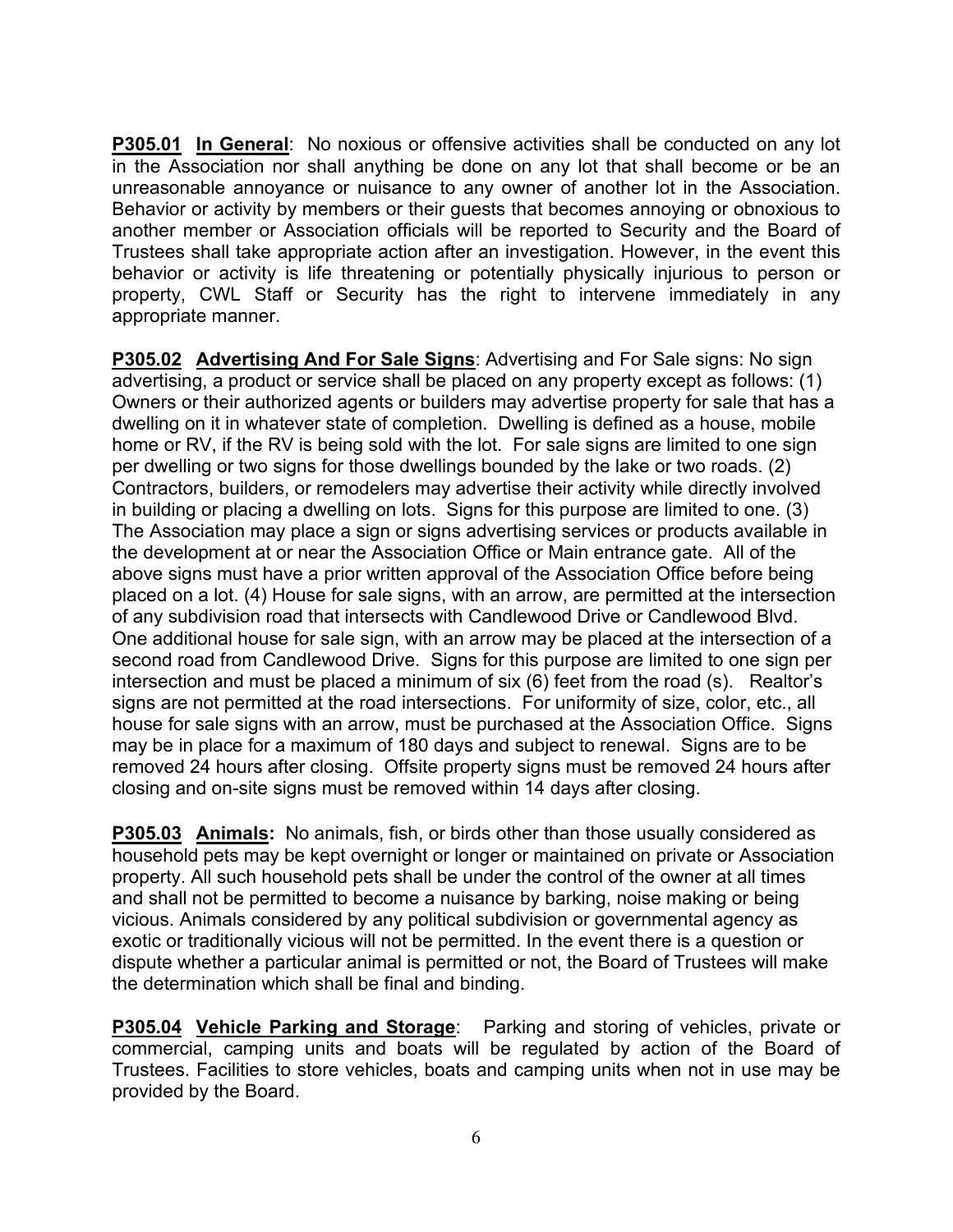**P305.05 Disposal Of Garbage And Other Household Refuse**: Accumulations of garbage and other household trash must be stored in appropriate containers and disposed of without burning or burying on the owner's or Association property. The Association may either approve arrangements with private contractors to pick up this garbage and household refuse or provide the service to property owners for a commensurate fee.

#### **P305.06 Concealment Of Trash Receptacles, Fuel Storage Tanks Satellite Dishes, etc.**:

All trash receptacles being used for garbage or other household refuse must be concealed so as not to be visible from any street or the lake within the Subdivision except at scheduled time of a refuse collection either by the Association or a private contractor. Fuel tanks must either be buried in accordance with governmental regulations or concealed so as not to be visible from the street or the lake. Satellite dishes must be concealed or at least disguised as well as possible so as not to be an eyesore. All of the above must be concealed to the satisfaction of the Environmental Control Committee.

**P305.07 Restrictions On Construction Of Model Homes**: No owner of any lot in the Subdivision shall build or permit the building or replacement of any house, camping unit or mobile home on their lot for the purpose of using it as a model home without first obtaining written permission from the Environmental Control Committee and the Board of Trustees.

**P305.08 Restrictions On Camping And Use Of Vacant Lots**: No camping will be permitted on any lot except in Unit 4 or as provided for in P 302.01. A temporary campground has been provided in the development for the use of members and guests of members for a fee, as set annually by the Board of Trustees. Members may place a storage shed (refer to P302), picnic tables and decks or patios on vacant lots, which do not have a dwelling on them, for day use only with prior written Environmental Control Committee approval.

**P305.09 Removal of trees:** No tree over three inches in diameter may be removed from any lot in the Subdivision except with the written consent of the Environmental Control Committee.

**P305.10 Limited access:** No access to any lot on the perimeter of the Subdivision shall be permitted except from designated roads within the Subdivision.

**P305.11 Docks, piers, etc.:** No dock, pier, boat house or the other structure may be erected from any residential lot without prior written approval of the Environmental Control Committee and in general, floating docks and piers shall be encouraged and preferred. No dock, pier, boat house may be constructed on any residential lots so that any portion thereof extends more than twenty (20) feet from the normal shoreline of the lake (elevation 1205 feet) into Candlewood Lake from the Subdivision, except where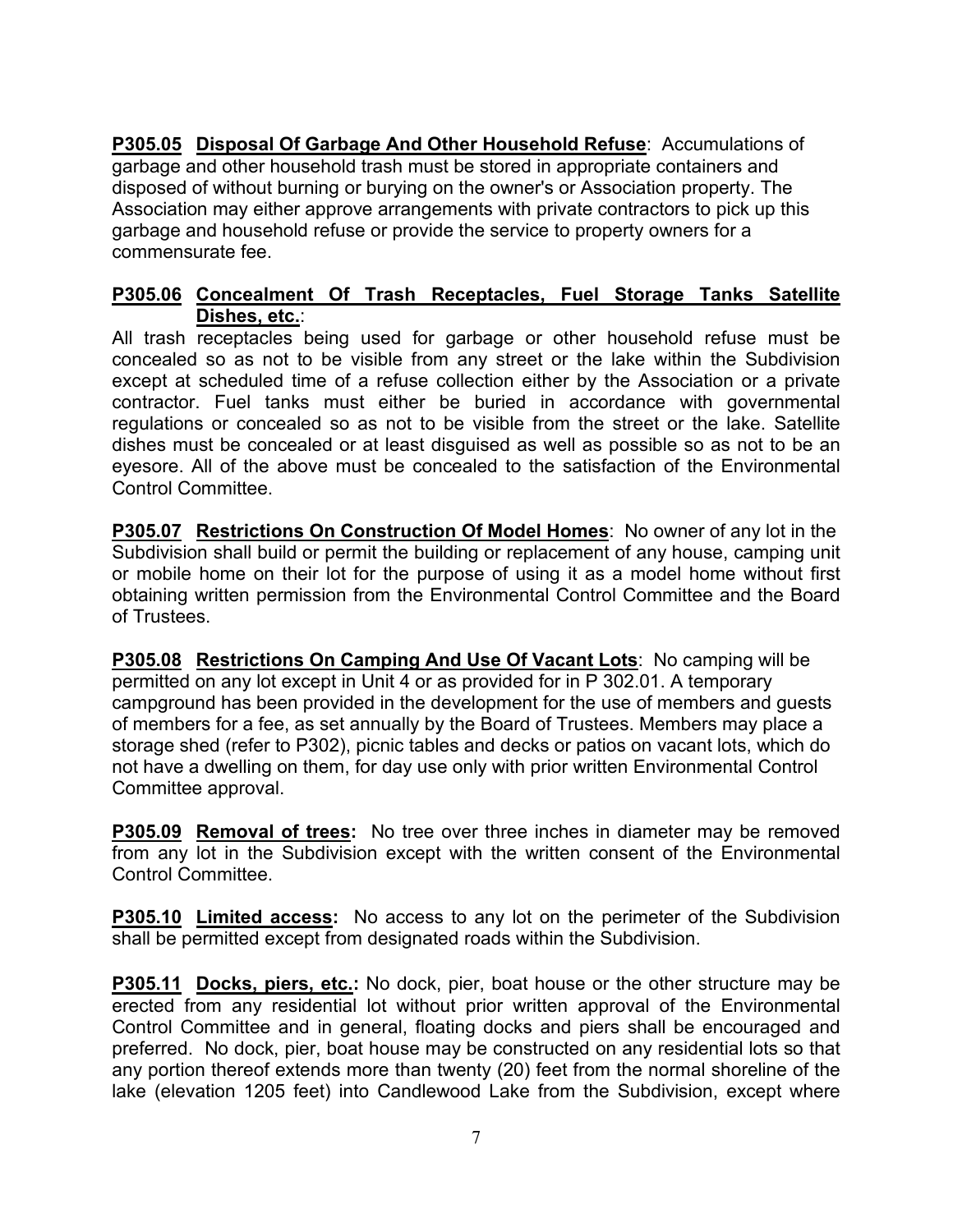special circumstances exist which interfere with the safe use of the lake. All boat houses shall be and open type structure and not exceed fifteen (15) feet in height from the normal shoreline of the lake (elevation 1205 feet).

**P305.12 Water Skiing, Power Boating And Lake Swimming**: Water skiing and power boating is restricted to areas, times and types of boats and motors as determined from time to time by the Board of Trustees. All boats shall carry the appropriate safety equipment and when towing a skier, a third person at least 12 years old shall be the observer. Members or their guest may not swim in the power boating area during the time power boating and water skiing is active. Other boats should stay in the "No Wake" areas as much as possible during these hours.

**P305.l3 Non-ski Areas**: Portions of Candlewood Lake outside the water-skiing area may be used by canoes, rowboats, small sailboats of the day sailor class and inboard and outboard motorboats as regulated by the Trustees.

All boats shall be operated in accordance with rules and regulations promulgated from time to time by the Candlewood Lake Association and the State Division of Watercraft.

**P306 CONTIGUOUS LOTS:** A "Contiguous Lot" is defined as, any adjacent lots having a common boundary. Simply stated, the lots must be touching each other to qualify for contiguous lot status. Whenever contiguous lots in the subdivision are owned by the same person (s), the owner (s) may apply in writing to the Association for contiguous lot status for a maximum of four (4) lots or the equivalent of four (4) lots. Half or split lots may be considered for contiguous lot status. If approved, the first pair of contiguous lots shall be treated as a single lot thereafter for determining the various fees. The operation fee, reserve fund, and debt reduction fund fees for the approved third and fourth lots shall be calculated at one half (1/2) the single lot rate for each lot. No utility fees for the third and fourth lot shall be charged.

Once combined as contiguous lots under this provision, this "single" lot may not be again combined with other adjacent lots to create another "single" lot. These persons must also execute a legal document stating that if the lots are ever separated after contiguous lot status is obtained, then the owner shall have to pay the operations charges, utility charges, and such other fees which would have applied for the current and all previous years as if the lots had never received contiguous lots exemption. Lots that have had permanent structures added to them, or grade alterations (driveways connected to the existing home are considered grade alterations) may not be separated into individual lots once contiguous status has been obtained.

This document shall be binding on the property and successive title owners. Members with the contiguous lot status as of May 9, 1992, are exempt from this provision until the property is transferred, at which time the new owners must reapply for contiguous lot status on the terms described above. Members who add a third lot or a third and fourth lot to their contiguous lot unit must reapply for contiguous lot status on the terms described above.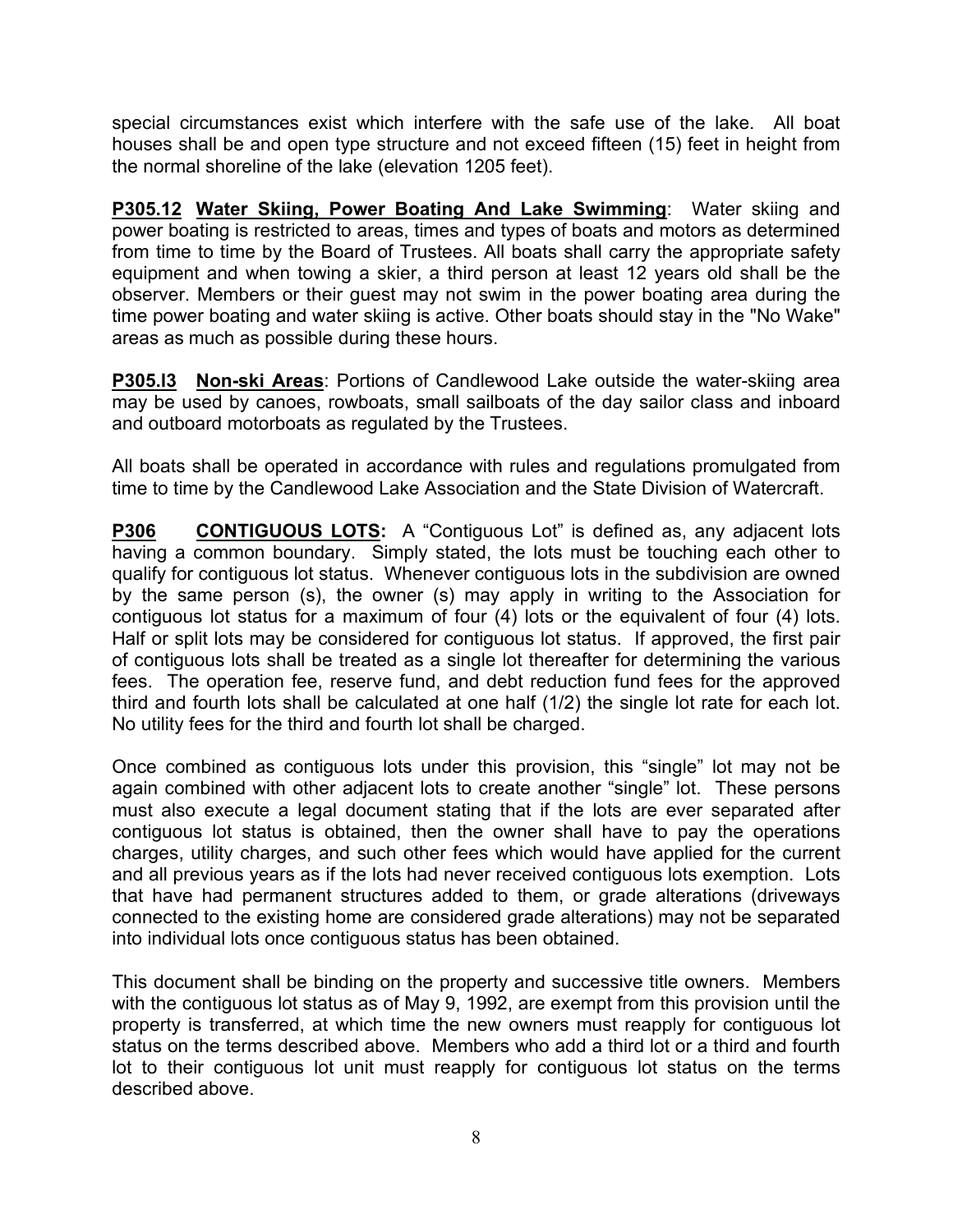Owners who build a home across the lot line so that it is located on two contiguous lots automatically receive contiguous lot status without the need to apply according to the above-described procedure, providing the Environmental Control Committee (ECC) has approved all construction. However, if this contiguous lot unit includes more than two contiguous lots, then the member must apply for contiguous lot status on the terms described above.

Exception: Members with two (2) contiguous lot agreements approved prior to May 18, 2003 who wish to separate those contiguous lots at a future date, shall have to pay the operation fees, utility fees, and such other fees which would have applied for the current and past four (4) years, as if the lots had never received contiguous lot exemption.

## **ARTICLE FOUR**

**P400 ASSOCIATION UTILITIES AND OTHER SERVICES:** The Candlewood Lake Association through its Board of Trustees operates a community water and sewage disposal system for the benefit of the lot owners (members) and their guests. Any owner who builds, places or has a dwelling on property within the Subdivision must hook into this water and sewer system. The Board did grant permission for lot owners who had an active well to continue to use that well, providing they paid the minimum user charges for water until the ownership of the property changes, at which time the new owner must hook into the water system. There are no exceptions to using the sewage system and no further drilling of wells is permitted except for the purpose of providing geothermal heating and then only with Environmental Control Committee permission in writing.

**P401** DISPOSAL OF UNSANITARY WASTE, ETC.: No unsanitary waste, trash and junk shall be disposed within the Subdivision except by permitted pick-up arrangements. No outside toilets shall be erected or used, and no sanitary waste or other waste shall be permitted to enter Candlewood Lake. Any violation of this provision constitutes a nuisance which may be abated by the Association in any manner provided by law or in equity.

The cost or expense of abatement, including costs and attorney's fees, awarded by the Court shall become a charge and lien upon the lot, and may be collected in any manner provided by law or in equity for collection of a liquidated debt.

Neither the Association, nor any trustee, officer, employee, committee person, agent or contractor thereof shall be liable for any damage which may result from enforcement of this provision.

**P402 WATER AND SEWER SYSTEM CHARGES**: Since the community water and sewer system is owned by the members and is located in a private development, it does not receive tax funds in the traditional manner to support its operation. Therefore, all lot owners will pay for services provided or available from the system. Failure to pay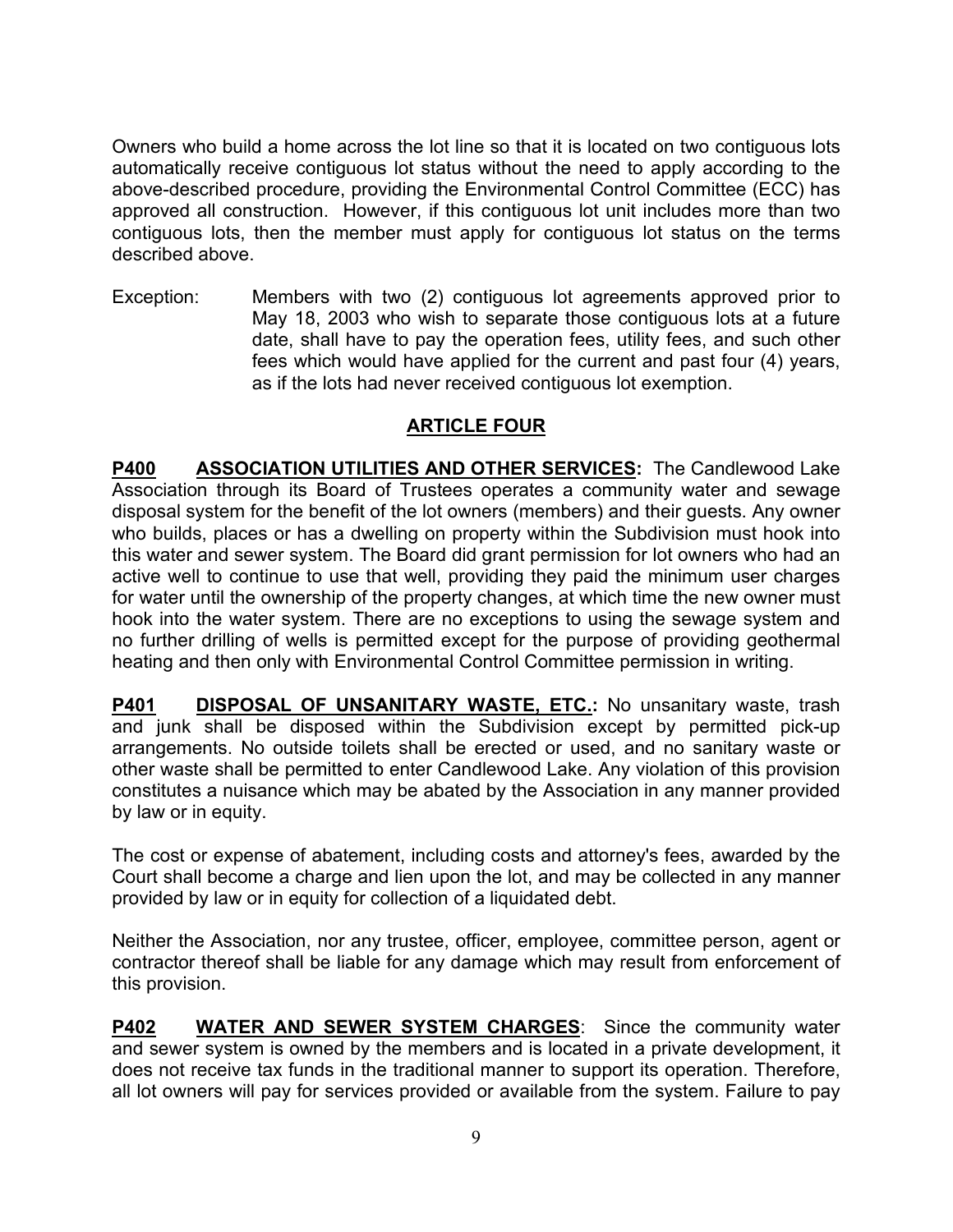will result in appropriate legal action being taken to collect. There will be charges for users including tap-in and hook-up fees and an availability fee charged to non-users, those lot owners who do not have a dwelling on their lot, whenever the water and sewer lines are in front of or adjacent to their lots.

The trustees shall determine schedules along with terms of payment and condition of service and make the information available to members or prospective buyers through the office.

**P403 ADDITIONAL SERVICES:** The Association may provide additional services such as mowing, installing water and sewer lines, landscaping, etc., to lot owners as approved by the Board of Trustees. These services may be provided on a published cost basis.

The Association by decision of its Board of Trustees may also provide water and sewer system service outside Candlewood providing it is legal and benefits the membership, as well as the community.

# **ARTICLE FIVE**

# **P500 SPECIAL REGULATIONS AS TO UNITS FOUR, FIVE AND SIX:**

**P501 REGULATIONS AS TO UNIT FOUR:** These provisions shall apply only to those lots within the Candlewood Lake Subdivision which are included within the recorded description of Unit Four. Year around living in Unit Four is not permitted. All lots in Unit Four are designated as "Seasonal Recreation Campsite Lots for Travel Trailers and Recreation Vehicles". Unit Four will be open for recreational use from April 1<sup>st</sup> through October 31<sup>st</sup>. After October 31<sup>st</sup>, and before April 1<sup>st</sup>, no permanent resident will be permitted. Permanent Residents during the period between October 31<sup>st</sup> and April 1<sup>st</sup> will be defined as anyone residing in Unit Four for more than three (3) nights during any 30-day period. Effective May 19, 2002, the permanent residents currently living year around will be allowed to stay year around, however, should ownership ever change, the lot and or structures will revert to recreational living only at the designated dates set by the Board. Special permits will be issued for special living conditions as set by the Board of Trustees.

Candlewood Lake Association, Inc. may take legal action against any property owner who stays on his property more than three (3) days each month during the off season. Candlewood Lake Association, Inc. shall be entitled to any and all remedies under law or equity including but not limited to:

- 1. Impose a fine of \$50.00 against the property owner per day for each day he uses his lot in excess of the three (3) day limit.
- 2. Evict the property owner from the lot for the remainder of the off season. Candlewood Lake Association, Inc. shall be permitted to file an eviction in the Morrow County Municipal Court in the event the property owner uses his lot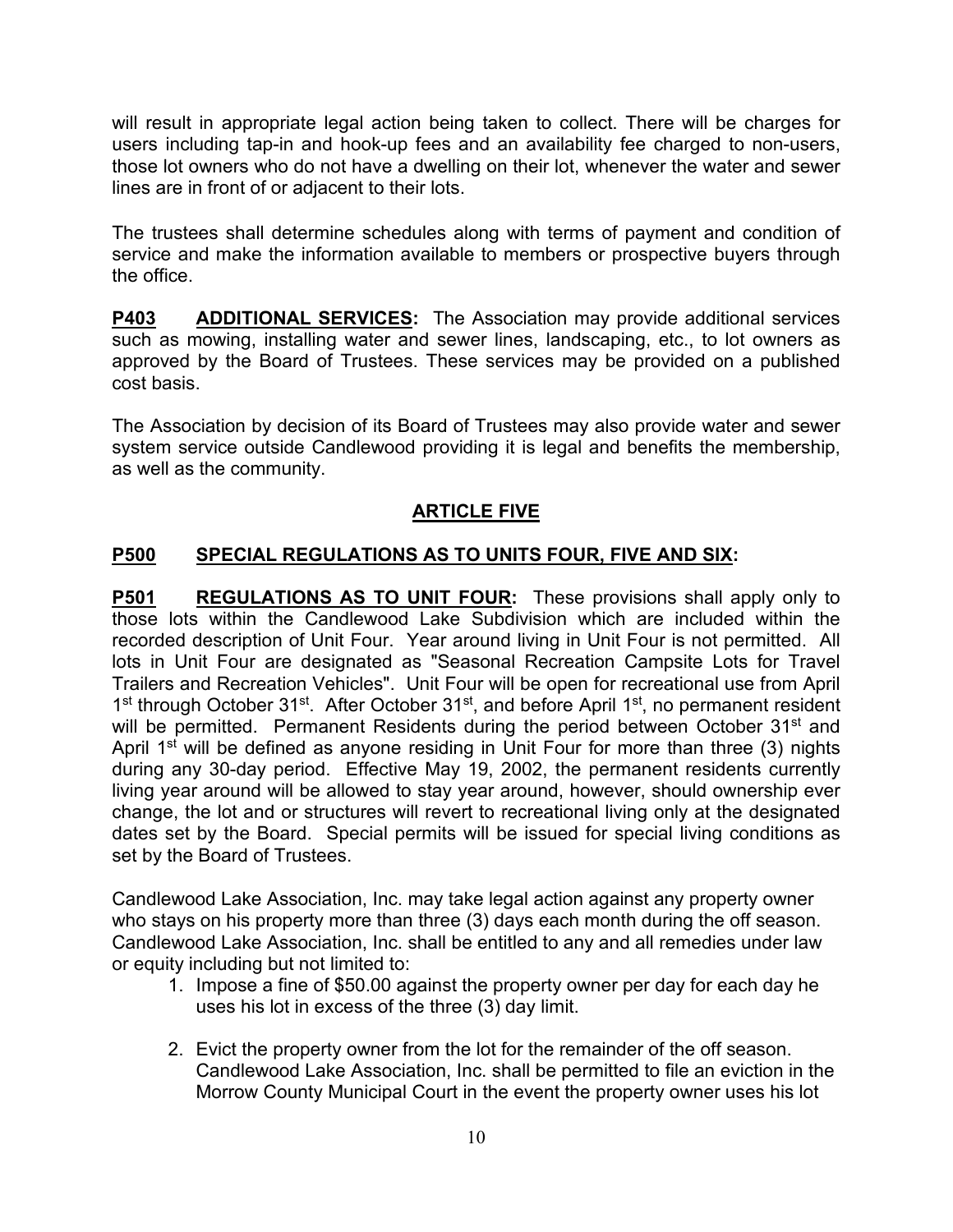more than the three (3) day limit. The Ohio Landlord / Tenant rules shall apply and the basis for the Three Day Notice shall be "Violation Of P501 Candlewood Lake Association Deed Restrictions" In the event the property owner is evicted for the remainder of the off season, the property owner will not be permitted reentry onto the grounds until the following 1<sup>st</sup> day of April.; and

3. In the event legal action is filed, seek a judgment against the property owner for legal fees and court costs.

**P501.01 Authorized Camping Units:** All lots in Unit Four shall be used only for mobile camping units such as folding tent-type trailers, campers mounted on pick-up trucks, travel trailers, motor homes, folding tents, or other similar units, all of which are hereafter referred to as the "Principal Camping Facility".

**P501.02 Outbuildings:** The Environmental Control Committee shall approve in writing all outbuildings and other structures temporary or permanent. Such outbuildings or structures shall be made of wood, vinyl, or metal and be of a style and type approved by the ECC Committee and shall not exceed 192 sq. ft in size with a maximum height of 12 feet

**P501.03 Condition of the premises:** Tables, benches, fireplaces, and grills may be installed on the lots, but no personal property shall be permitted to remain where it can be seen by other campers or visitors to the area, except during such times as the Principal Camping Facility is actually in use.

**P501.04 Camping facilities:** The Principal Camping Facility may remain on the lot when not in use; however, each facility shall thereafter be inspected, and the Association's approval thereof obtained, at least semi-annually. Only one Principal Camping Facility may be located on each lot. All such facilities shall be kept in a mobile condition and no foundations of any kind shall be installed. Folding tents, not mounted on wheels, may be erected on lots, as the Principal Camping Facility, but such tents shall be removed when not being occupied.

**P502 REGULATIONS AS TO UNITS FIVE AND SIX:** These additional provisions shall apply only to those lots within the Candlewood Lake Subdivision which are included within the recorded description of Units Five and Six. All lots in Units Five and Six of the Candlewood Lake Subdivision are designated as "Prefabricated Home Lots".

**P502.01 Restrictions on prefabricated home units:** All lots in Units Five and Six shall be used only for single family prefabricated home residential purposes. No prefabricated home shall be constructed, erected, placed, altered, or maintained on any lot, unless first approved by the Environmental Control Committee subject to appeal to the Board of Trustees. The owner of each lot shall make provision for one automobile prefabricated parking space. Additional automobile prefabricated parking spaces may be installed as shall be first approved in writing by the Environmental Control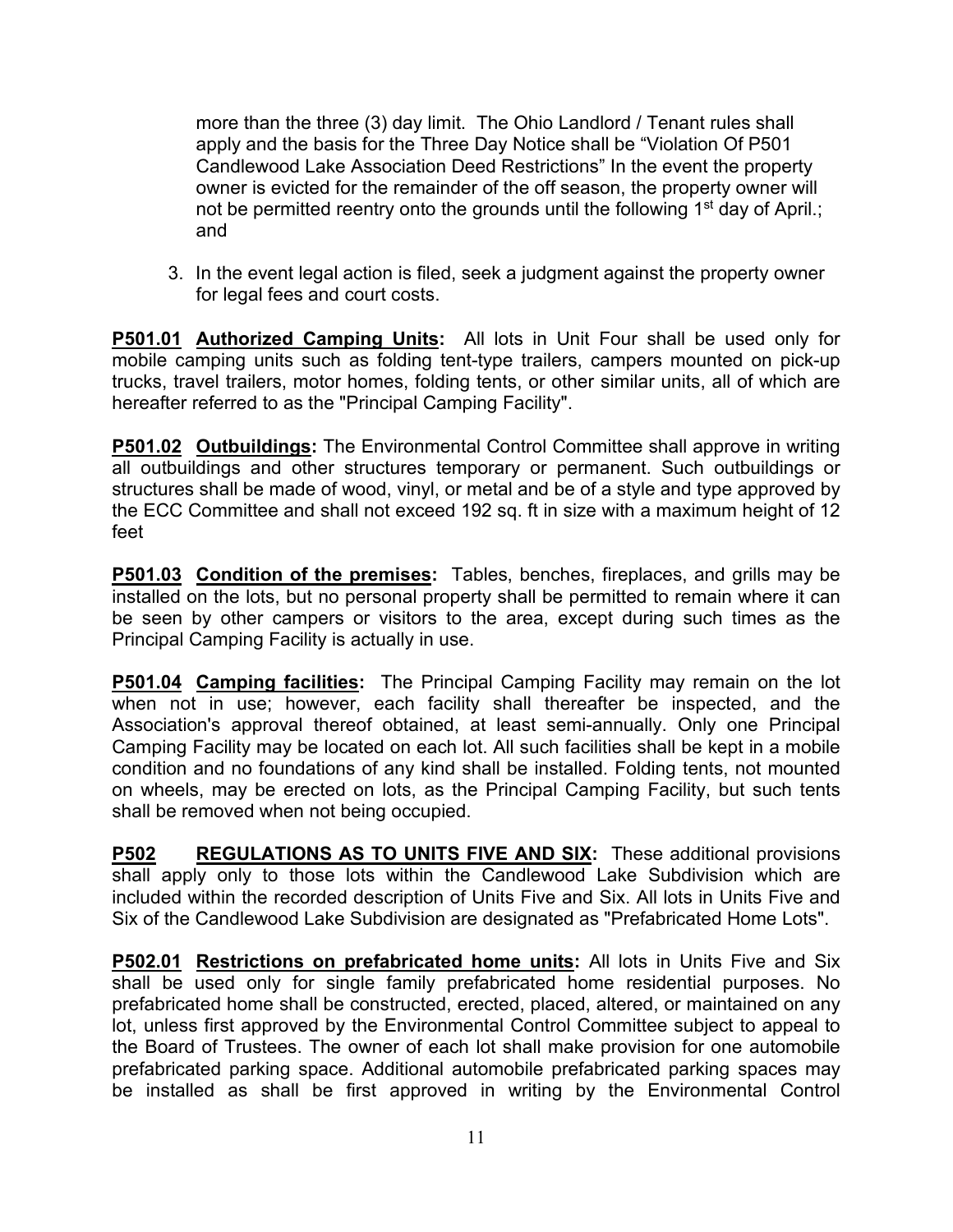Committee. Any garage or parking spaces shall be used solely by the owners or occupants and guests of the prefabricated home to which they are appurtenant. Accessory buildings may be erected only after approval in writing has been obtained from the Environmental Control Committee.

#### **P502.02 Characteristics of prefabricated home units:**

**P502.021 Physical standards:** The exterior dimensions of each prefabricated home, exclusive of garages, carports, open terraces, open patios, open porches, and breeze ways, shall be not less than twelve (l2) feet in width and not less than forty-seven (47) feet in length. Carports shall contain a minimum of l50 square feet. In no event shall the covered floor area of buildings on a lot, including the floor area of the prefabricated home, exceed seventy percent (70%) of the land area of such lot. Deviations from the foregoing standards may be approved in writing by the Environmental Control Committee subject to appeal to the Board of Trustees.

**P502.022 Location:** Except as authorized otherwise by the development plat maps, the Environmental Control Committee or the Board of Trustees, no mobile home shall be located nearer the front line than twenty (20) feet or a side or rear lot line than five (5) feet. For purposes of this provision, eaves, steps, porches, and decks shall be considered to be part of the building/mobile home.

**P502.023 Pavements and driveways**: Plans and specifications for all driveways, culverts, pavement edging, or markers shall be first approved in writing by the Environmental Control Committee.

**P502.024 Protection of pipes and cables:** No pipes, conduits, lines, wires, equipment or facilities for the communication, transmission or metering of electricity, gas, water, telephonic current or other utilities shall be constructed, placed or permitted to be placed anywhere or upon any lot, other than within approved buildings, structures or mobile homes, unless contained in pipes, conduits, cables or vaults constructed, placed and maintained underground or concealed in or under buildings, mobile homes, or other approved structures.

**P502.025 Utility Easements:** Easements for installation and maintenance of utilities are hereby reserved by Association for the benefit of Association and all lot owners within the Subdivision. Within such easement areas, no structure, mobile home, or other improvement shall be placed or permitted to remain which may damage or interfere with the installation and maintenance of utilities therein.

**P502.026 Skirting**: Each owner of a mobile home lot shall, within thirty (30) days of the installation of a mobile home on his lot, skirt his mobile home by enclosing the entire area between the mobile home and the ground, by using good and substantial materials, in workmanlike manner to the written approval of the Environmental Control Committee.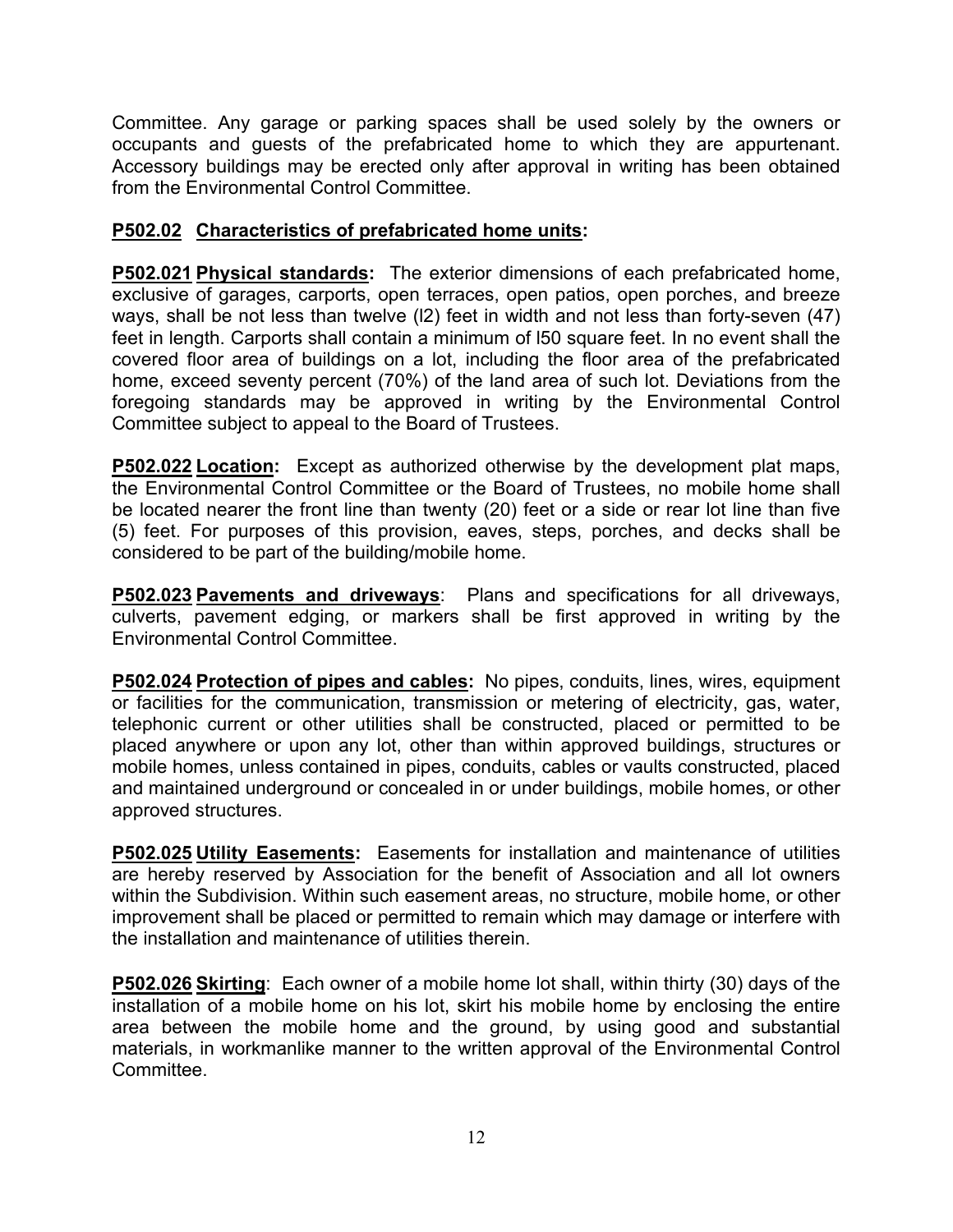**P503 GENERAL REGULATIONS ALSO APPLICABLE:** All other provisions of the Restrictions shall apply to the lots in Units Five and Six, except requirements applicable to residential dwelling houses, minimum living space areas, building setback lines, and other such provisions which are not reasonably required for the maintenance and preservation of the interests of the members of the Association, at large, and the mobile home areas.

**P504 RESOLUTION OF DISPUTES:** If a dispute should arise as to the interpretation, intent, or applicability of these provisions or the provisions in the Restrictions, the dispute shall be determined by the Board of Trustees of the Association following notice to the parties, and a reasonable opportunity to be heard.

# **ARTICLE SIX**

## **P600 ASSOCIATION MANAGEMENT OF COMMUNITY AFFAIRS**

**P601 CANDLEWOOD LAKE ASSOCIATION, INC.** The Association is a not-for-profit corporation created under the laws of the State of Ohio.

**P602 MEMBERSHIP:** Membership shall be appurtenant to and required as incidental to ownership to each lot in the Subdivision. The first and second name on the deed shall be designated as Voting Members. In the case of a corporation, partnership, or organizational ownership, only one vote will be granted. In addition, in regard to Trusts, there will be two votes and the Voting Members must be identified in writing to the Association Office.

**P602.01 Membership upon Foreclosure of Security:** No creditor of a lot owner shall be a member by reason of a mortgage of other security interest in a lot. Whenever any creditor forecloses or otherwise takes title so as to become the beneficial owner of a lot within the Subdivision, he will thereupon be subject to all requirements and limitations imposed in these Restrictions on owners of lots within the Subdivision and upon Members of the Association, including provisions with respect to alienation and to payment of assessments.

**P603 LOTS:** For purposes of determining membership, "lots" shall mean: each numbered lot described and set forth in the plat maps of the Subdivision filed with the Recorder of Morrow County, Ohio, as of May 9, 1992, excluding lots owned by the Association and used or held for use for Members at large. Each separate lot designated for a single-family home, mobile home or individually owned campsite shall be treated as a "lot" within the meaning of this paragraph.

**P604 CLASSES**: These shall be three (3) classes of membership in the Association, i.e., Voting Members, Associate Members, and Limited Members.

**P604.01 Voting Members:** The first and second name on the deed shall be designated as Voting Members. In the case of a corporation, partnership, or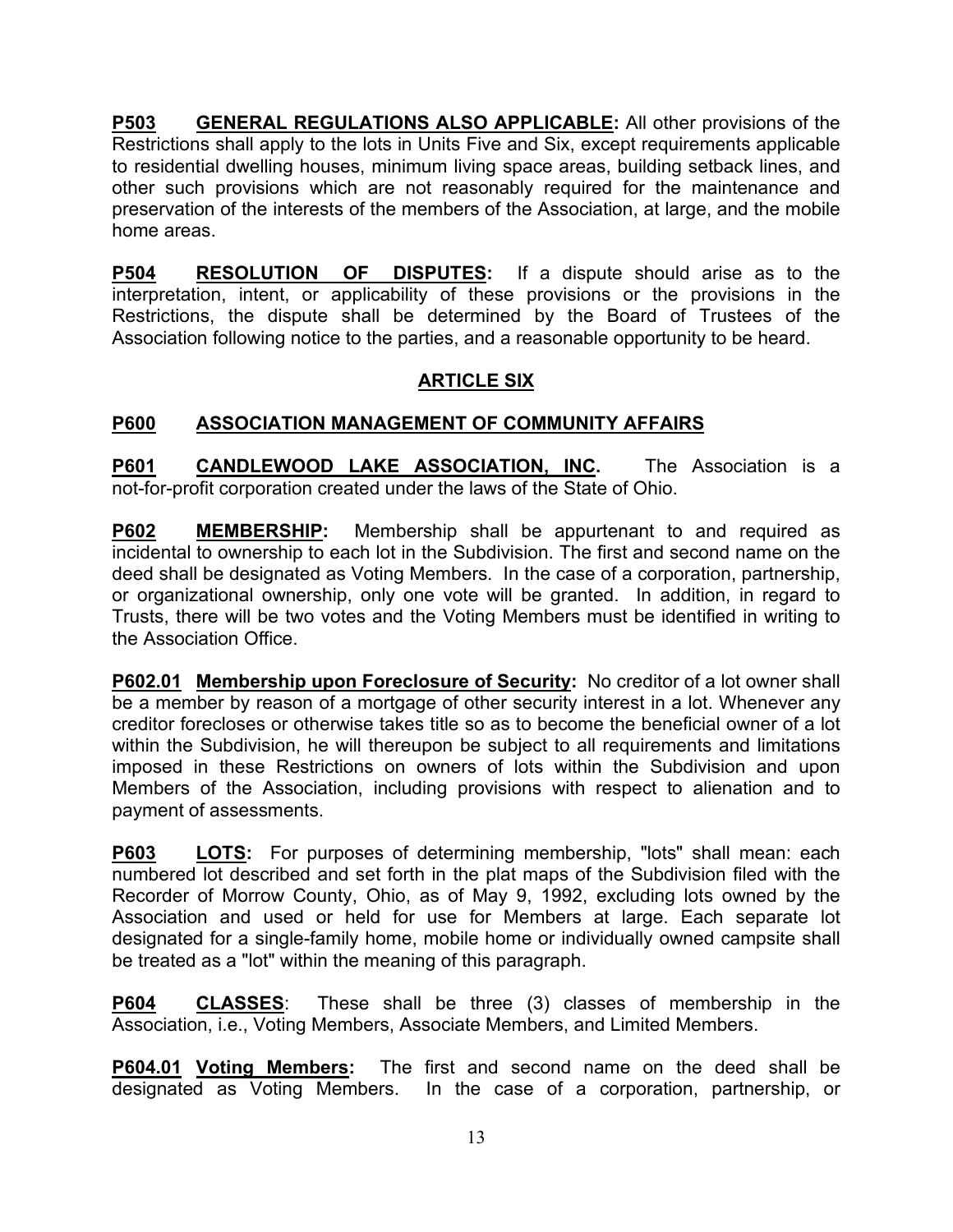organizational ownership, only one vote will be granted. In addition, regarding Trusts, there will be two votes and the Voting Members must be identified in writing to the Association Office. Voting rights and privileges of Voting Members and any Associate Members shall be suspended automatically so long as any assessments, charges, or fines levied by the Board of Trustees, due from the member, are unpaid.

**P604.02** The first and second name on the deed shall be designated as Voting Members. In the case of a corporation, partnership, or organizational ownership, only one vote will be granted. In addition, in regard to Trusts, there will be two votes and the Voting Members must be identified in writing to the Association Office. The first named grantee of legal or equitable title to all lots in the Subdivision shall thereby be a Member of the Association, unless designated otherwise. Each Voting Member shall provide the Association with a current address at all times.

#### **P605 POWER OF ASSOCIATION TO LEVY AND COLLECT ASSESSMENTS, FINES AND IMPOSE LIENS:**

**P605.01 Annual Operations Charge:** The Association shall have all powers set forth in its amended Articles of Incorporation and Bylaws to levy a uniform annual operations charge against each lot in the Subdivision together with special assessments, fees or other charges. The operations charge shall be published along with the annual budget by the Board of Trustees.

**P605.02 Charges for Damages to Property and Enforcement Assessments:** The Association shall have all powers set forth in these amended Deed Restrictions, together with all powers set out by the Bylaws, ordinances, policies or rules of the Association, to levy and collect fines, penalties, assessments and charges from any owner/member for (a) damages to the Association's common use or other property and (b) violations of the Bylaws, Deed Restrictions, CLOs, policies or rules of regulations of the Association, by an owner/member, associate member, family member, tenant, or guest. Prior to imposing a charge for damages or an enforcement assessment, the owner/member will be notified in writing (generally through a citation) that will include (1) a description of the property damage or violation; (2) the amount of the proposed charge or assessment; (3) the right to a hearing to contest the proposed charge or assessment; (4) a statement setting forth the procedures to request a hearing; and (5) a date by which the owner must cure a continuing violation to avoid the proposed charge or assessment, if such an opportunity to cure is applicable.. To request a hearing, the owner/member shall deliver a written notice to the CWL Association not later than the 30<sup>th</sup> day after the date of the citation. The Board in its sole discretion and for good cause shown, can extend the time by which an owner/member can request a hearing.

If the owner/member fails to make a timely request for a hearing, the right to that hearing is waived, and the Board of Trustees immediately may impose a charge for damages or an assessment pursuant to this section. If an owner/member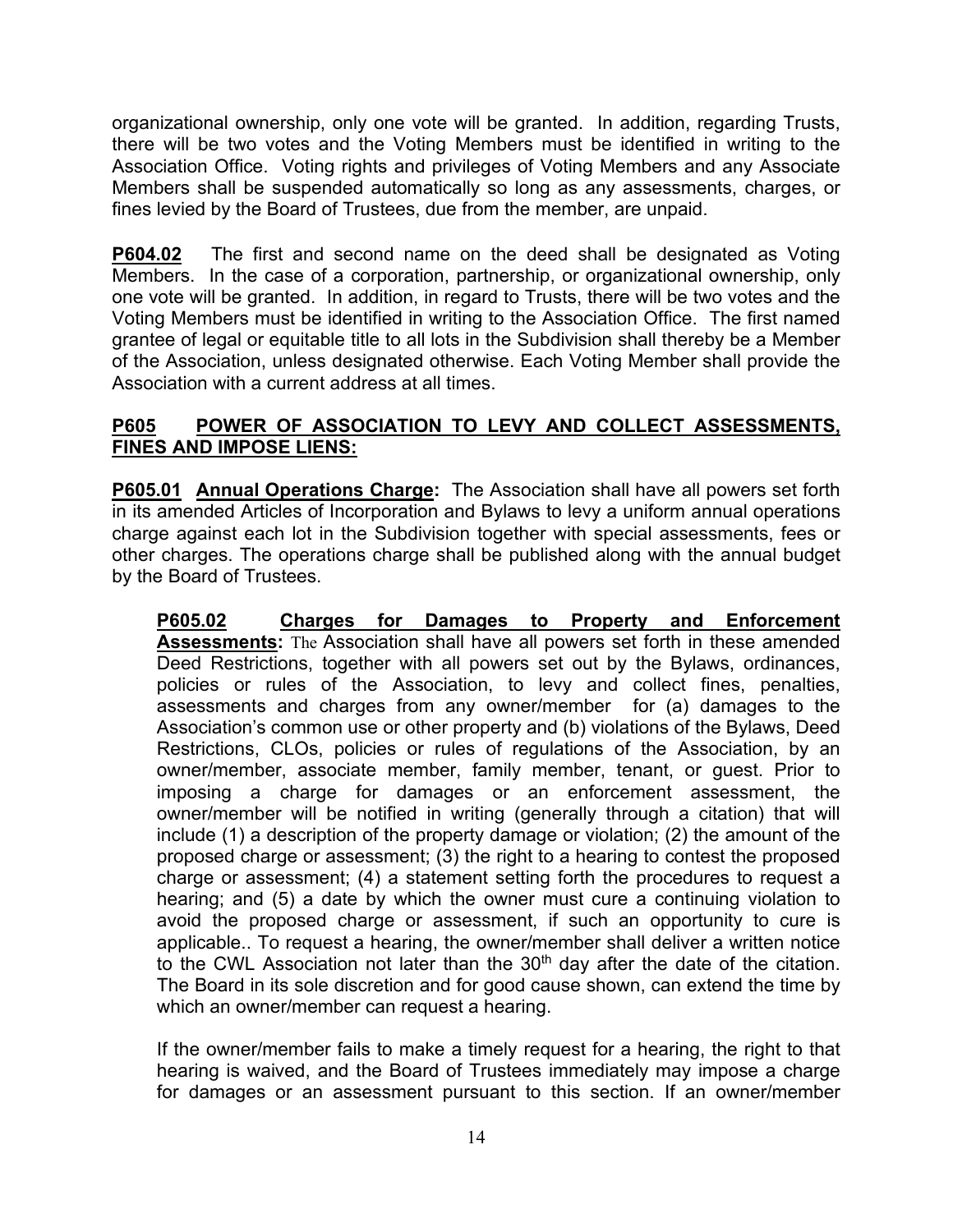timely requests a hearing, the owner/member will be provided written notice at least 7 days prior to the hearing of the date, time, and location for the hearing before the CWL Association Committee If following a hearing before CWL Association Committee the owner/member is not satisfied with the CWL Association Committee's decision, the owner/member may appeal the CWL Association Committee's decision to the Board of Trustees, in which case the owner/member will be provided written notice of the date, time and location of the hearing before the Board of Trustees. A decision by the Board of Trustees is final and conclusive of the matter.

The owner/member will be provided written notice of the amount of the charge or assessment within 30 days following the Board's imposition of any charge or assessment. Any fine, penalty, charge or assessment levied under this section shall be due and payable within 30 days of the Board's imposition of any charge or assessment. Any fine, penalty charge or assessment levied under this section that remains delinquent for more than 30 days will be added to the member's account and subject to P606 of the Deed Restrictions, Suspension of Privileges of Membership, which permits the Board to suspend the member/owner's voting privileges and use of recreational facilities.

**P605.03 Payment of the Annual Operations Charges:** Lot owner accounts shall be billed for the monthly and quarterly assessments as approved by the Board of Trustees by the end of the first working day of each month. The monthly and quarterly operation charges shall be due to the Association on or before the  $25<sup>th</sup>$  of each month. Lot owners may request a payment booklet, otherwise the statement from the member's bank is his/her receipt. These payment books will be addressed to the last known address of the lot owner.

**P605.04 Liabilities for Charges and Fines Assessments, Fees and Fines:** The Association shall have a lien upon the estate or interest in any lot for the payment of any assessment or charge levied in accordance with section P605.02 that remains unpaid 30 days after any portion becomes due and payable, as well as any related interest, administrative late fees, enforcement assessments, collections costs, and attorneys' fees, that are chargeable against the lot. All charges, assessments, fees and fines levied upon the lot of any owner/member shall be the personal liability of the Owner(s) and shall constitute a lien upon the owner's estate or interest in any lots.

All fees, fines, assessment and charges provided for in these Restrictions shall bear interest at a rate determined by the Board of Trustees after a due date established by the Board of Trustees, until paid in full.

**P605.05 Enforcement:** Whenever the Board of Trustees of the Association in their sole discretion determine that the fees, assessments or charges are 30 days or more past due, the Association may institute, in any court of competent jurisdiction, such procedures or suits for money damages, foreclosure of liens or all other relief otherwise available to the Association, to collect the amount of the unpaid fees, assessments and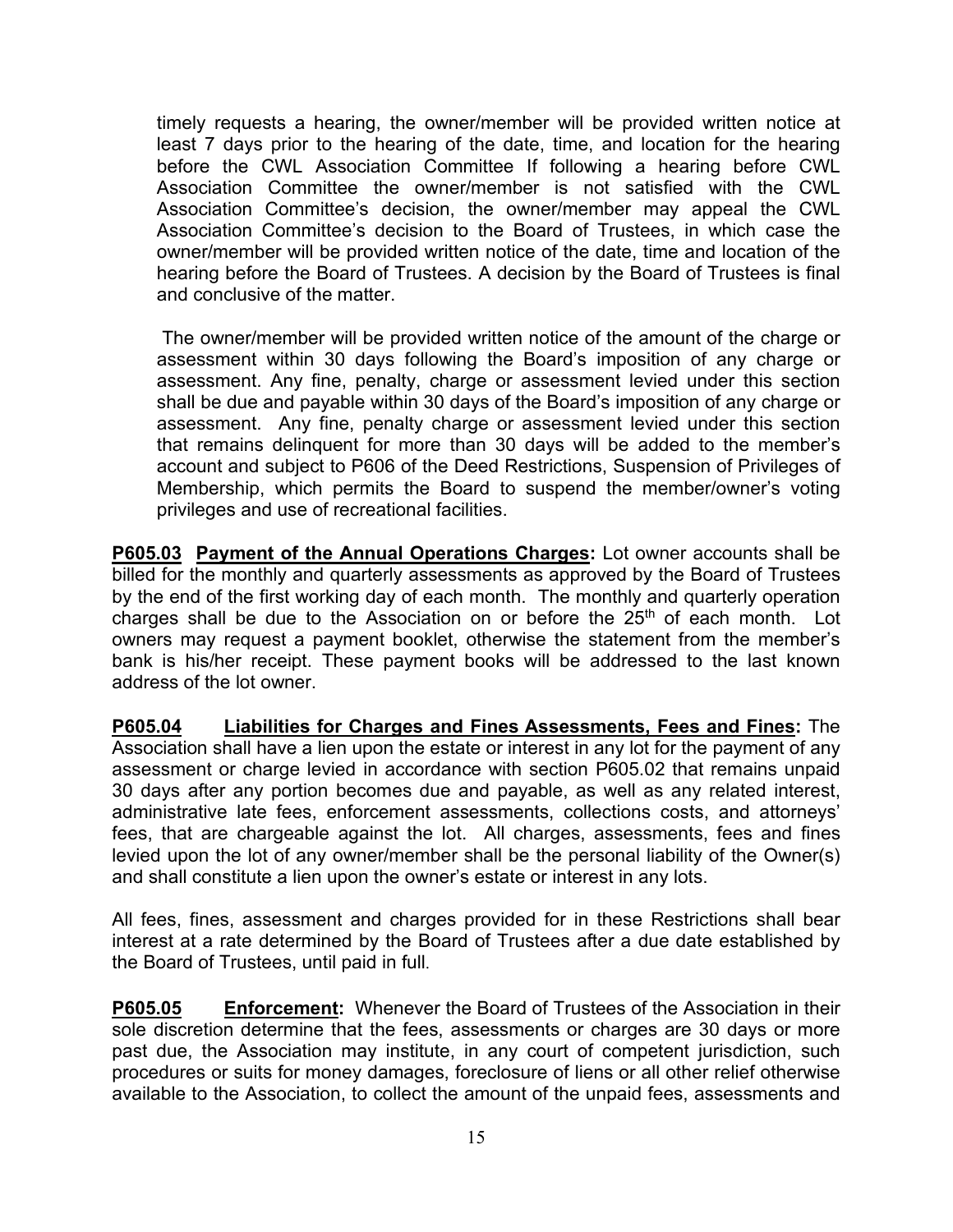charges.

The owner of the lot subject to the fees, penalties, fines assessments and charges, shall be obligated to pay for any and all expenses or costs that the Association incurs in the collection of the amount of the unpaid fees, assessments and charges, including attorney's fees.

Nothing in these Restrictions shall be construed to limit the Association's legal remedies to the owner's lot or the Association's lien on said lot in that all charges remain the personal obligation of the owner(s) of said lot.

**P605.06 Imposition of Liability:** Every person who shall become the owner of any lot subject to these restrictions, whether such ownership shall be legal or equitable, and any person who may acquire any interest in such lot, whether as an owner or otherwise, is hereby notified that, by acquisition of such interest, he or she consents and agrees that any such liens, assessments or charges which may exist upon said lot or lots at the time of the acquisition of such interest are valid liens, and that they must be paid. Every person who shall become an owner of a lot in the Subdivision will be conclusively held to have covenanted to pay the Association all charges made by the Board of Trustees pursuant to these Restrictions.

**P605.07 Certificate of Payment:** Upon request, the Association shall certify that the charges on a specified lot have been paid, or that specified charges against the lot remain unpaid as the case may be. A reasonable charge may be made by the Association for the service. Any bona-fide purchaser may rely upon the contents of the certificate.

**P606 SUSPENSION OF PRIVILEGES OF MEMBERSHIP:** The Voting Member and any Associate Members may have privileges revoked for violation of the Bylaws, Deed Restrictions, or other infractions as determined by the Board, for non-payment of any operating charges, assessments, fine, or utility charges following notice from the Association to the member having their privileges revoked and an opportunity, if requested in writing, to be heard at an open meeting of the Board of Trustees. In all cases the decision of the Board of Trustees shall be final and binding.

## **Privileges - defined as, but not limited to:**

- A. Lake use, for any purpose.
- B. Lodge and Community Center use, whether RV Lodge or Main Lodge.
- C. Pool use, whether RV Pool or Main Pool.
- D. Beach use for any purpose.
- E. Tennis courts, basketball courts, and baseball field use.
- F. Use of any common property. Members having their privileges revoked to the use of the common property would be permitted to enter the grounds by pedestrian access (by foot) for the sole purpose of accessing their property.
- G. Serving as a Trustee or Committee Member.
- H. Receiving ballots and voting rights.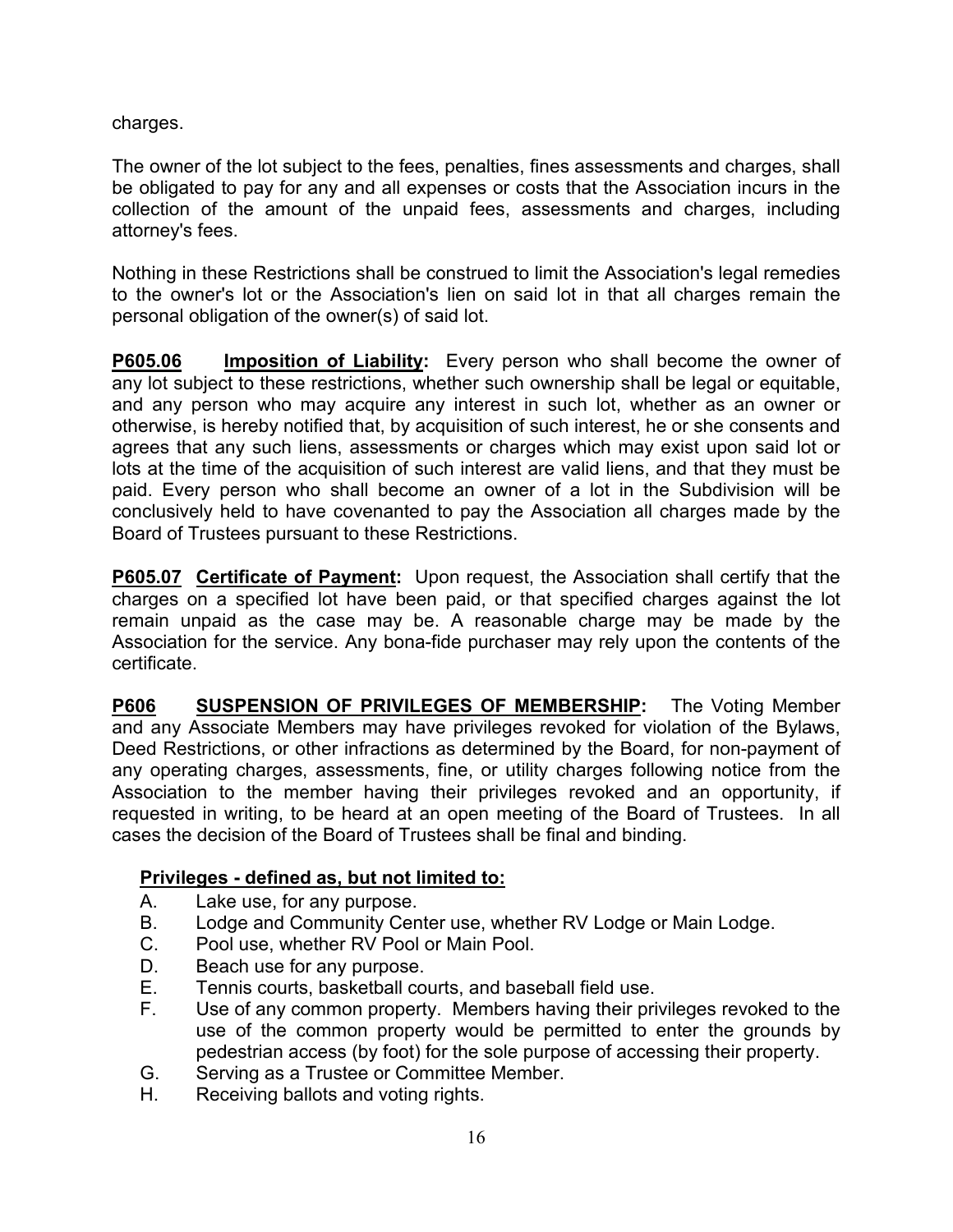- I. Receiving notices regarding special meetings or ballots.
- J. Receiving any permits.
- K. Water & Sewer Services

**P607 NOTICE:** No notice or hearing shall be required to suspend privileges for the nonpayment of charges. Privileges shall automatically be suspended when charges are past due.

#### **P608 REPAIR AND MAINTENANCE OF PROPERTY:**

**P608.01 Abandoned Property**: The Association shall have the authority to remove, move, destroy, or dispose of any unregistered, unidentifiable, abandoned, junked, dilapidated, or disabled vehicles, mobile homes, boats, or other personal property from Association property without any liability whatsoever. The cost of such removal, move, destruction or disposal shall be borne by the owner of such personal property and shall be assessed against him.

The Association shall further have the authority to remove, move, destroy, or dispose of any unregistered, unidentifiable, abandoned, junked, dilapidated, or disabled vehicles, mobile homes, boats or other personal property from private property within the Subdivision without any liability whatsoever so long as the following procedure is followed. The owner of the lot where the offending personal property is located shall receive written notice from the Board of Trustees or their representative, by any method that evidences receipt, to remove the offending property or otherwise resolve the problem within seven (7) calendar days, or a longer period of time if expressly provided for in the notice. If the problem is not resolved to the satisfaction of the Board of Trustees, or its designated representative, during that time, the Association shall be entitled to remove, move, destroy, or dispose of the property without any liability whatsoever with the cost of such removal, move, destruction or disposal to be borne by the owner of the lot from which the property is removed and shall be assessed against him.

## **ARTICLE SEVEN**

## **P700 ENVIRONMENTAL CONTROL COMMITTEE**

**P701 CONTROLS OF THE ENVIRONMENTAL CONTROL COMMITTEE:** No dwelling, building, structure, improvement or installation of any type or kind may be constructed or placed on any lot in the Subdivision without the prior written approval of the Committee.

Approval shall be granted only after written application has been made to the Committee by the owner of the lot requesting authorization. The Committee may publish standards, information, and guidance manuals.

Applications shall be in the manner and form prescribed from time to time by the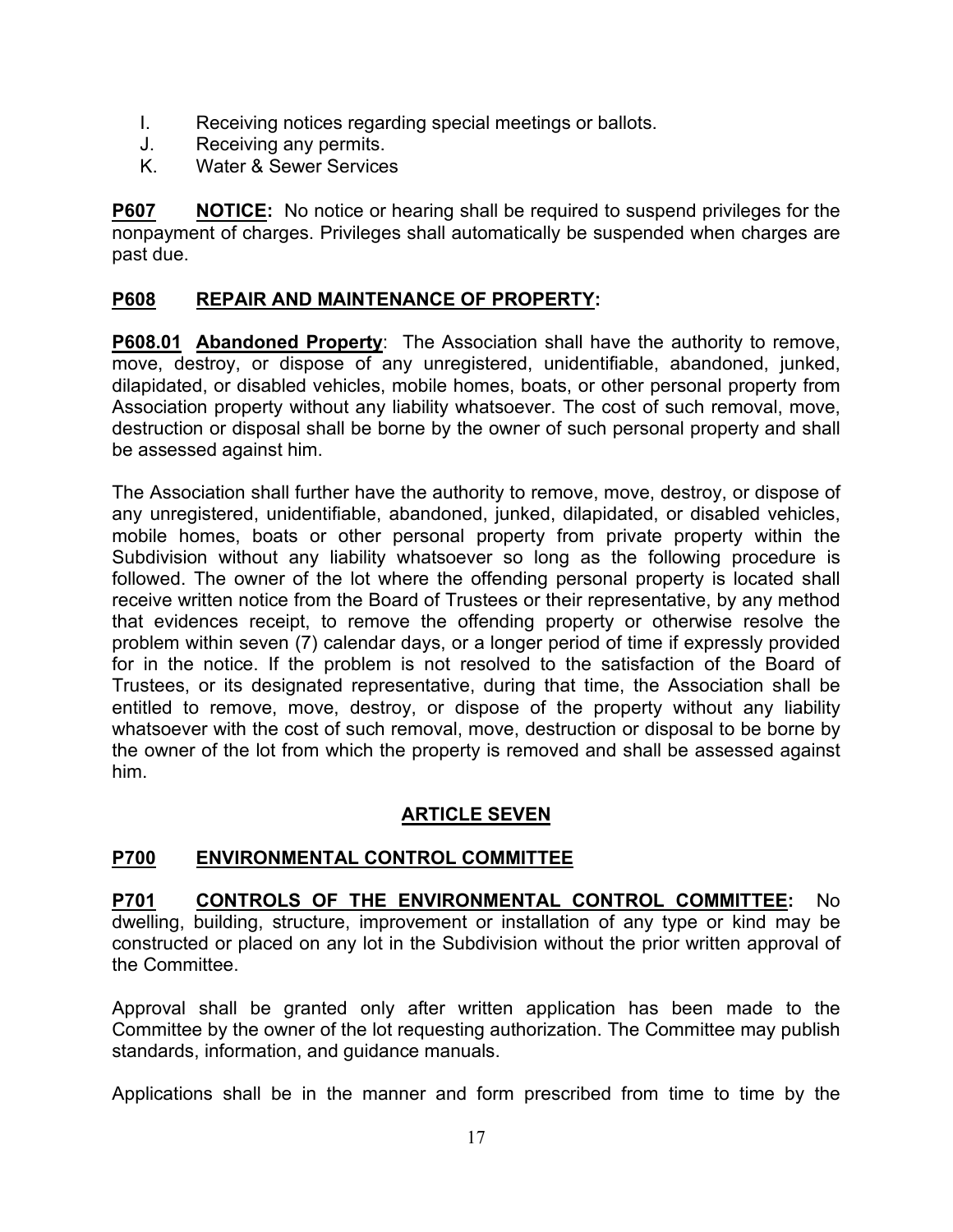Committee and shall be accompanied by two (2) complete sets of plans and specifications for any such proposed construction or improvement. The plans shall include plot plans showing the locations of all improvements existing upon the lot and the location of the improvement proposed to be constructed or placed, each properly and clearly designated.

The plans and specifications shall set forth the color and composition of all exterior materials proposed to be used, together with any other material plans and information, including proposals for landscaping, sidewalks, driveways and exterior features which the Committee may require. All requests for permits required by these Restrictions shall be submitted for approval. The Committee may require that plat plans be approved by a registered land surveyor, engineer, or architect. No change in the grade of the lot shall be permitted without approval of the Committee.

**P702 ACTION BY COMMITTEE:** The Committee shall approve or disapprove of proposed improvements within thirty (30) days after all required information has been submitted. Within thirty days after receipt by the Committee, applications shall receive at least a tentative approval or a tentative rejection by reason of incompleteness. Final approval shall be withheld until all required information has been submitted, and when it has been determined to be complete, shall be acted upon within thirty days. A completed copy of submitted material shall be retained by the Committee for its permanent file. All notifications to applicants shall be in writing and, in the event that the application is disapproved, the Committee shall specify the reasons for such disapproval, subject to appeal to the Board of Trustees.

**P703 DISAPPROVAL OF PROPOSED IMPROVEMENTS:** The Committee may refuse to grant permission to construct, place or make requested improvements when:

**P703.01** The plans, specifications, drawings, or other material submitted are themselves inadequate or incomplete, or show the proposed improvement to be in violation of these Restrictions: or

**P703.02** The design or color scheme of a proposed improvement is not in harmony with the general surroundings of the lot or with adjacent buildings or structures: or

**P703.03** If the proposed improvements, or any part thereof, are, in the opinion of the Committee, contrary to the interest, welfare or rights of owners of other lots in the Subdivision or presents a potential health or safety risk to the occupants or others, subject to appeal to the Board of Trustees.

**P704 AUTHORITY TO GRANT VARIANCES:** The Committee may allow reasonable variances or adjustment of these deed restrictions where literal application would result in unnecessary hardship. However, any such variance or adjustment shall be granted in conformity with the general intent and purposes of these Deed Restrictions and the granting of the variance or adjustment will not be materially detrimental or injurious to other lots in the Subdivision or in conflict with state or local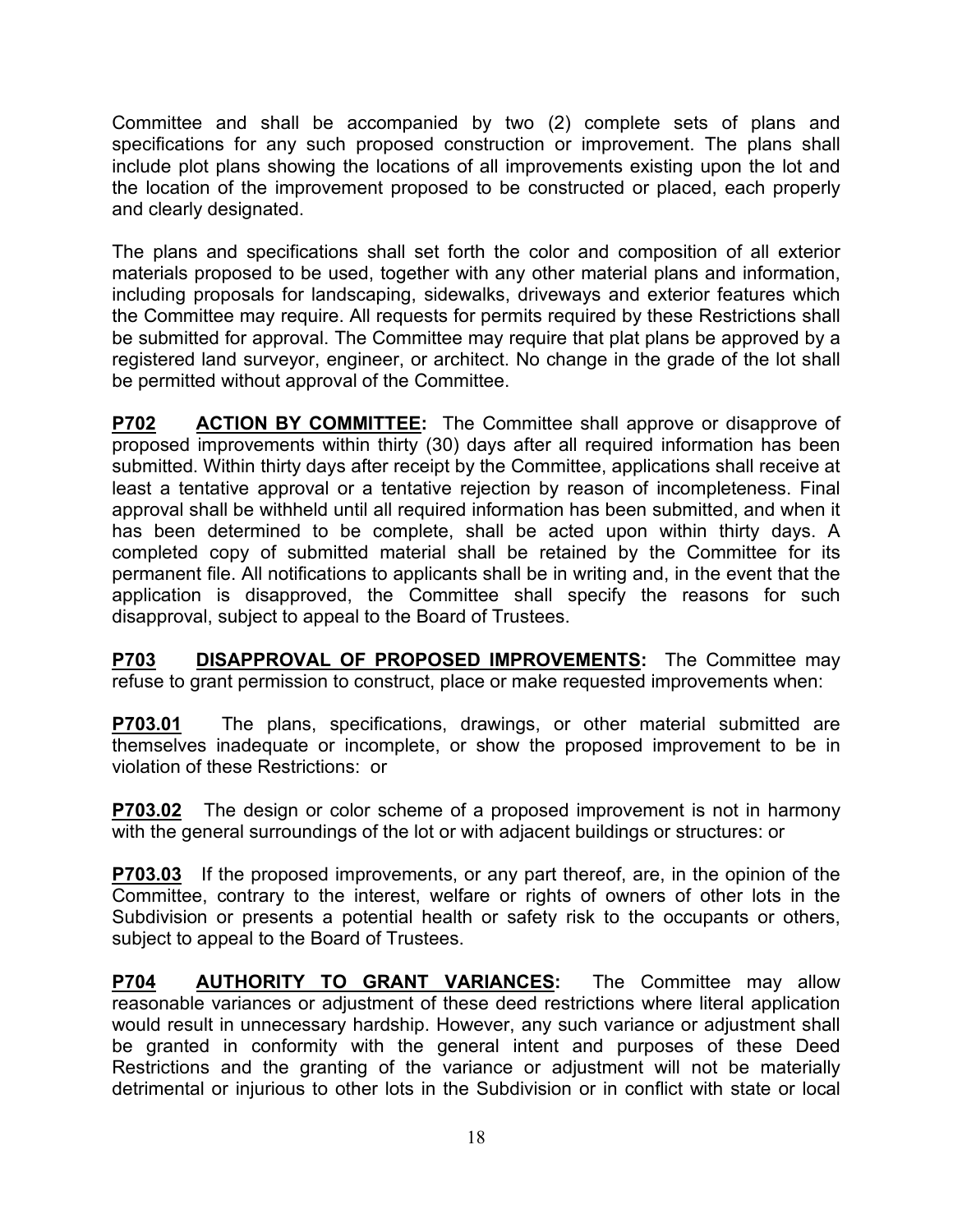laws regarding granting variances.

**P705 SPECIAL LIMITATIONS CONCERNING PIERS:** The construction or placement of a pier or other water-placed structure from or adjacent to a lot within the Subdivision shall constitute a mere license from the Association and may be terminated or restricted on reasonable notice, with right of appeal to the Board of Trustees.

**P706 DUTY TO INSPECT:** To the extent that inspection of improvements under construction is not provided by governmental agencies, the Committee shall inspect work in progress to assure compliance with its authorizations, these Restrictions and applicable laws and regulations. The "Committee" shall have the basic right to enter property to inspect while under construction.

If the inspector and/or the Environmental Control Committee in their sole discretion determine after an inspection that certain work fails to comply with the provisions of the building code, they may issue an order stopping all or part of the work until such time as the provisions of the code are fully complied with.

This stop work order shall be served by hand-delivery upon the builder and/or owner or posted conspicuously on the premises.

Upon service of the order, the work designated shall stop immediately until such time as the remedial work is performed to the satisfaction of the inspector and/or the Environmental Control Committee.

Any failure to strictly comply with the stop work order shall result in a fine per day against the offender, said fine to be determined and set annually by the Board of Trustees.

**P707 SERVICES, EMPLOYMENT AND COMPENSATION:** The Committee may hire various persons to assist it in the discharge of its duties and may retain the services of professional persons as need requires. No funds may be expended except with the prior approval by the Trustees, or from a prior grant of available funds.

**P708 AUTHORITY TO CHARGE FEES:** When the Trustees deem it necessary for the accomplishment of the duties and responsibilities of the Committee, they may require payment of a reasonable fee, established from time to time by the Trustees, for considering the application of any person under this section. Fees shall be charged uniformly to all applicants similarly situated, and all funds collected shall be paid to the Association, or to its order.

**P709 LIABILITY OF COMMITTEE:** Neither the Committee nor any agent thereof, nor the Association, shall be responsible in any way for any defects in any plans, specifications or other materials submitted to it, nor for any defects in any work.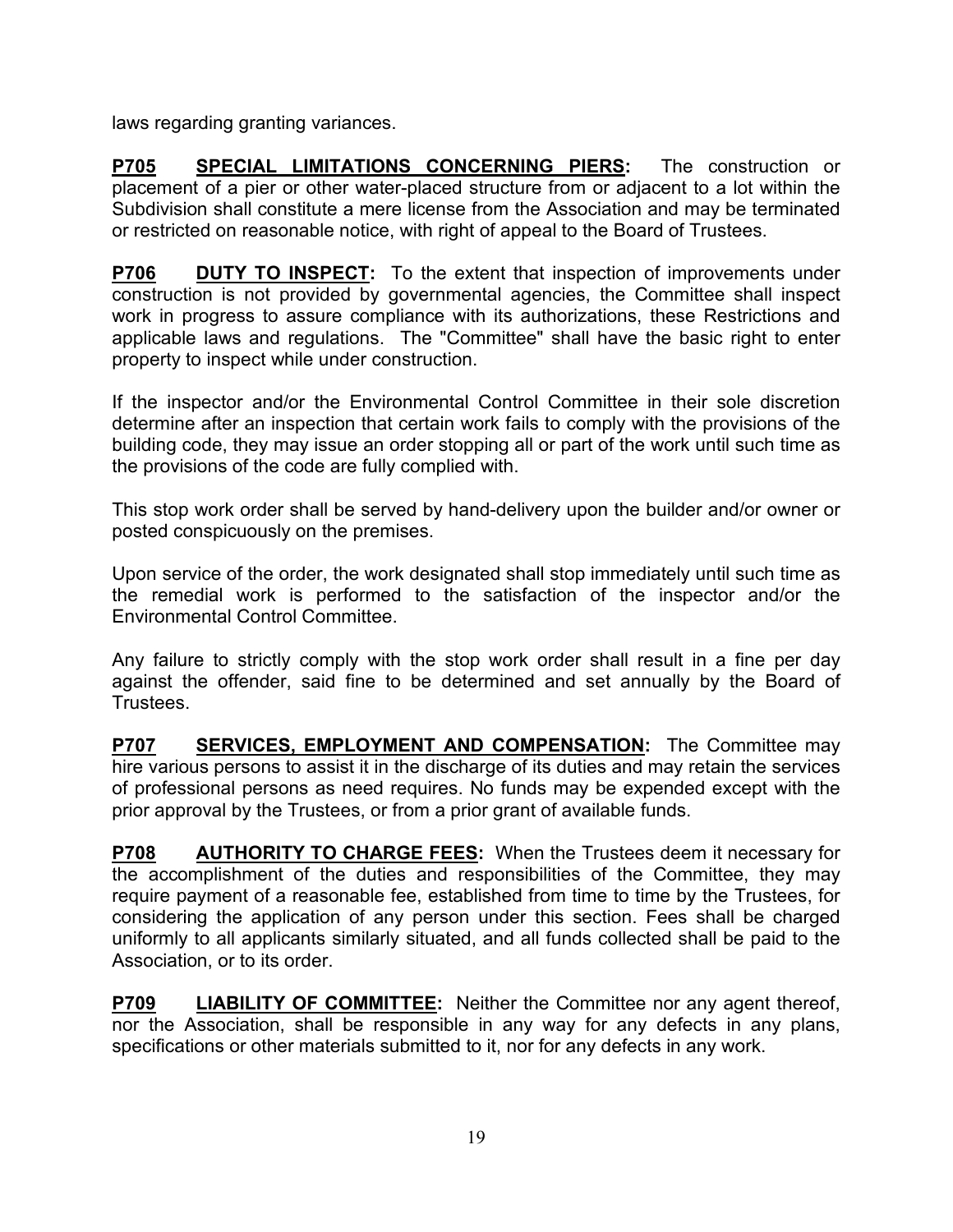**P710 SEWER GRINDER STATIONS (aka, "can") INSTALLATION, SERVICE, AND REPLACEMENT:** When a new residence is constructed, Candlewood Lake Association, Inc. (CWL) shall provide, install, and/or connect to the Association's sewage collection system a sewer pressure system grinder station, aka, "can," and its associated electronic controls and electricity connections, for the dwelling.

Such grinder station and controls will remain the property of Candlewood Lake Association, Inc., while all piping/electrical systems from the grinder station and/or from the property line, whichever is closer, to the dwelling and any connections within the dwelling are the responsibility of the dwelling owner or owners when a grinder is shared**.** 

**P711 RIGHT OF APPEAL TO TRUSTEES:** Any action by the Committee, whether or not specified as subject to review, may be appealed to the Trustees for review. Action by the Committee shall be presumed to be correct and in the best interest of the development and shall be reversed only for clear and convincing reason.

## **ARTICLE EIGHT**

## **P800 ASSOCIATION'S AUTHORITY TO MAINTAIN AND ENFORCE COMMUNITY INTERESTS:**

**P801 OWNERSHIP AND ENJOYMENT OF STREETS, PARKS, AND RECREATION FACILITIES:** Each street with the exception of those otherwise indicated on the record plat, and each lake, park, recreation facility or other amenity depicted on the recorded plats of the Subdivision is and shall remain private.

Neither the Developer's execution or recording of the plats nor the doing of any other act by the Developer was intended to be, or shall be construed as, a dedication to the public of any of the streets, lakes, parks, recreation facilities or other amenities. A license upon such terms and conditions as the Association shall grant for the use and enjoyment of streets, lakes, parks, recreational facilities and other amenities is granted to the persons who are from time to time Members of the Association. Ownership of the streets, lakes, parks, recreational facilities, and other amenities shall remain with the Association.

**P802 EASEMENTS**: The Association shall have the continuing authority to use certain easements along, across, over, under and upon the real estate that constitutes the Subdivision. The easements so reserved by the Association are described as follows:

**P802.01 Rights-of-way:** The Association reserves a ten (l0) foot wide easement on each lot along all road rights-of-way, and a five (5) foot easement along the side and rear lines of each and every platted lot in the Subdivision for the purpose of installing, maintaining and operating utility lines and mains thereon, together with the right to trim, cut or remove any trees and brush and the right to locate any guy wires, braces, and anchors wherever necessary upon all platted lots for installation, maintenance and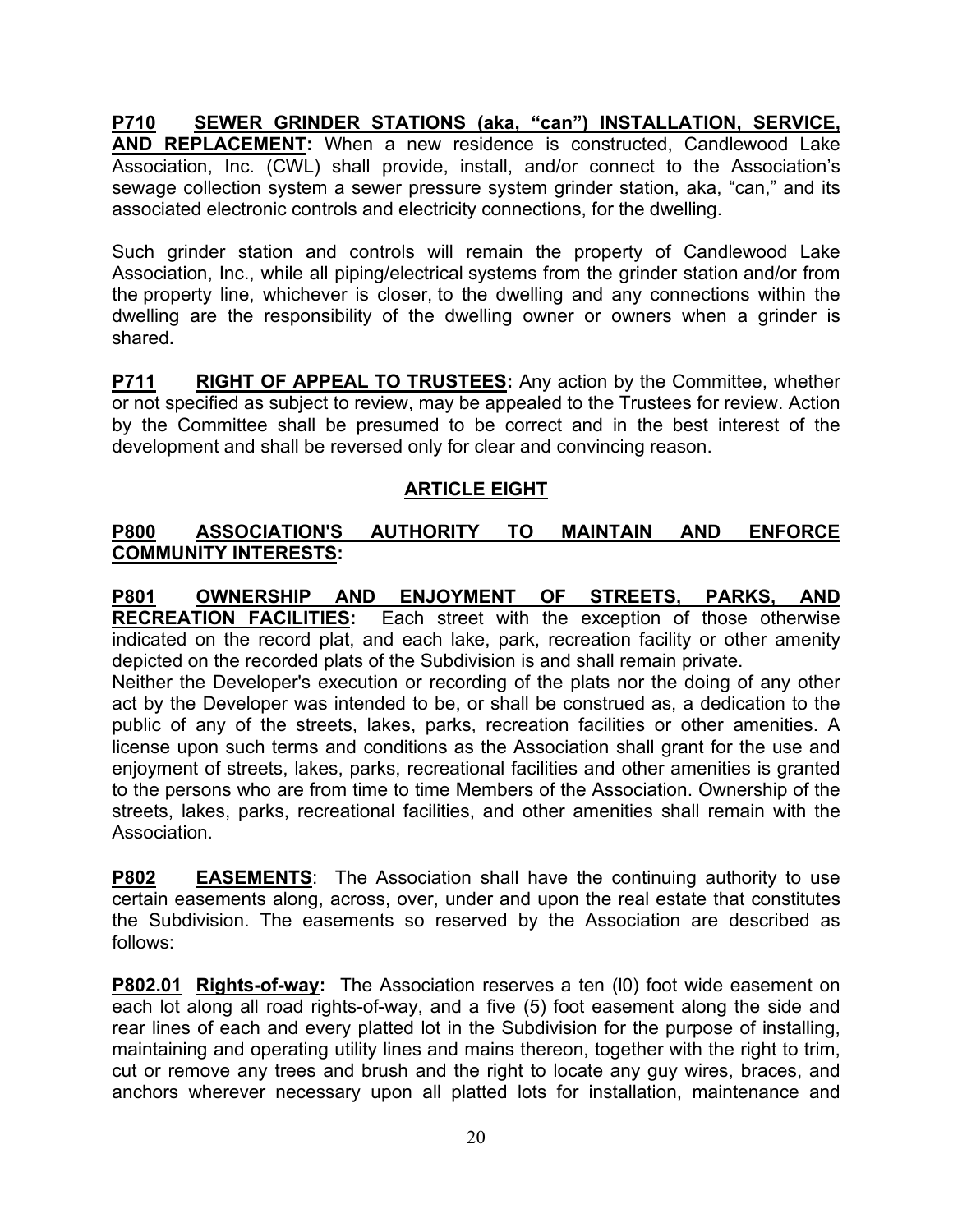operations, together with the right to install, maintain and operate utility lines, mains and appurtenances thereto. The Association reserves the right to ingress and egress to such areas for any of the purposes mentioned. No permanent building shall be placed on such easements; but the easements may be used for gardens, shrubs, landscaping and other purposes, provided that such use or uses do not interfere with the use of such easements for their intended purposes. Where an owner of two or more adjoining lots erects and constructs a dwelling or building which will cross over or through a common lot line, the same shall not be subject to the aforementioned five (5) feet easement along or upon the contiguous or common lot line except where a utility installation has been made or proposed.

**P802.02 Lake shore easements:** The Association further reserves for itself, an easement ten feet wide, for lake and shoreline maintenance and control, along the above-water portion of each platted lot contiguous to the shoreline of Candlewood Lake. All such platted lots shall also be subject to a flowage easement to an elevation on the lot equal to the normal water elevation of Candlewood Lake, l205 feet above sea level.

**P802.03 Roads:** The Association reserves an easement fifteen (l5) feet in width along both sides of all road rights-of-way for the purpose of cutting, filling and drainage.

The Association further reserves the right to cause or permit drainage of surface water over and through all lots, and an easement on, over and under all road rights-of-way for the purpose of installing, maintaining and operating utilities or drainage, and such additional easements for drainage as may be shown on the recorded plat.

**P802.04 Slopes:** Each lot shall further be subject to an easement for the maintenance and permanent stabilization control of slopes.

**P802.05 No cause of action:** No owner of any lot in the Candlewood Lake Subdivision shall have any claim or cause of action against the Association, either in law or in equity, and arising out of the exercise of any easement reserved hereby, excepting in cases of willful or wanton negligence.

**P802.06 Radius for Utilities:** The Association reserves a three-foot (3-foot) work access area in any direction around the entire perimeter of any water/sewer infrastructure above or below ground on a resident's property of no structures, permanent paths, plantings and/or other landscaping. The Association also reserves the right to ingress and egress to such areas for the purpose of replacement or repair.

Any structure, permanent path, plantings and/or other landscaping in place within the easement at the time of the adoption of this Deed Restriction shall be allowed with notice to the resident that the Association has access to this area and is not responsible for any damage or loss to the existing items caused by the Association for the aforementioned purposes.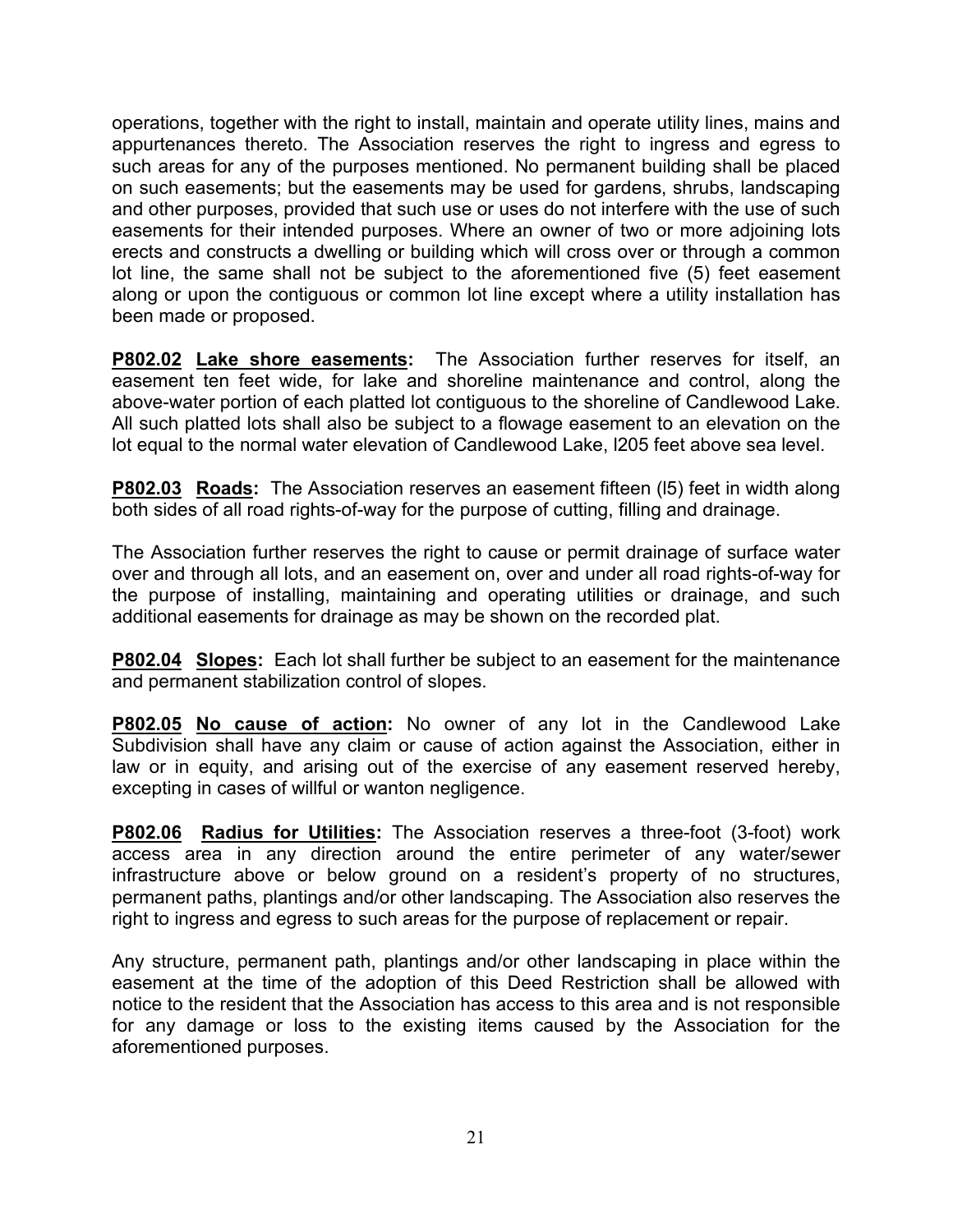## **P803 LAKES AND CONTIGUOUS LOTS**:

**P803.01 In General:** Certain lots in the Subdivision are contiguous to Candlewood Lake, within the boundaries of the Subdivision. The water in, and the land under Candlewood Lake, depicted on the recorded plats of the Subdivision, is owned by the Association.

The normal pool water elevation of the lake is at elevation 1,205 feet, and the 100 year high water elevation of the lake is at elevation 1,210 feet. The title acquired by the grantee of all contiguous lots in the Subdivision, and by the successors and assigns of such grantee, shall extend only to the shoreline provided on the recorded plats of the Subdivision. No grantee, nor his successors or assigns, shall have any right with respect to any stream that is a tributary to the lake, or with respect to the lake, or with respect to the land there under, the water therein, or its elevation, use, or condition, and no lots shall have any riparian rights or incidents appurtenant. Title shall not pass by accretion, or reliction, or submergence or changing water elevations. The Association shall have the right, but not the duty, at any time to dredge or otherwise remove any accretion or deposit from any lots in order that the shoreline of the lake to which the lot is contiguous may be moved toward, or to, but not inland beyond the location of the shoreline as it existed as of the date hereof, if the water elevation of the lake was at an elevation one vertical foot above the normal pool water elevation indicated in the Subdivision plats; and title shall pass with such dredging or other removal as by erosion.

**P803.02 Reservation of easement in Association for operation of lake:** The Association reserves unto itself, and its successors, assigns, and licensees, an easement upon, across and through all lots in the Subdivision and contiguous to the lake, in connection with operating the lake. Without limiting the generality of the immediately preceding sentence, it is declared that the Association shall not be liable for damages caused by ice, erosion, washing or other action of the water or for any damage caused through the exercise of any easement.

**P803.03 Reservation of right in Association to change water elevation in lake:** The Association reserves to itself the right to raise and lower the elevation of the lake for the purpose of maintenance or flood prevention. The Association shall have no easement to raise, by increasing the height or any dam or spillway, or otherwise, the high-water elevation of the lake to an elevation above that indicated on the Subdivision plats.

# **P804 WATER AND SEWER UTILITY SERVICES:**

**P804.0l Charges for utilities:** Owner agrees to pay to the public utility serving the Subdivision a minimum monthly availability charge of four dollars (\$4.00) for water service and four dollars (\$4.00) for sewer service, and the accommodation afforded by these systems.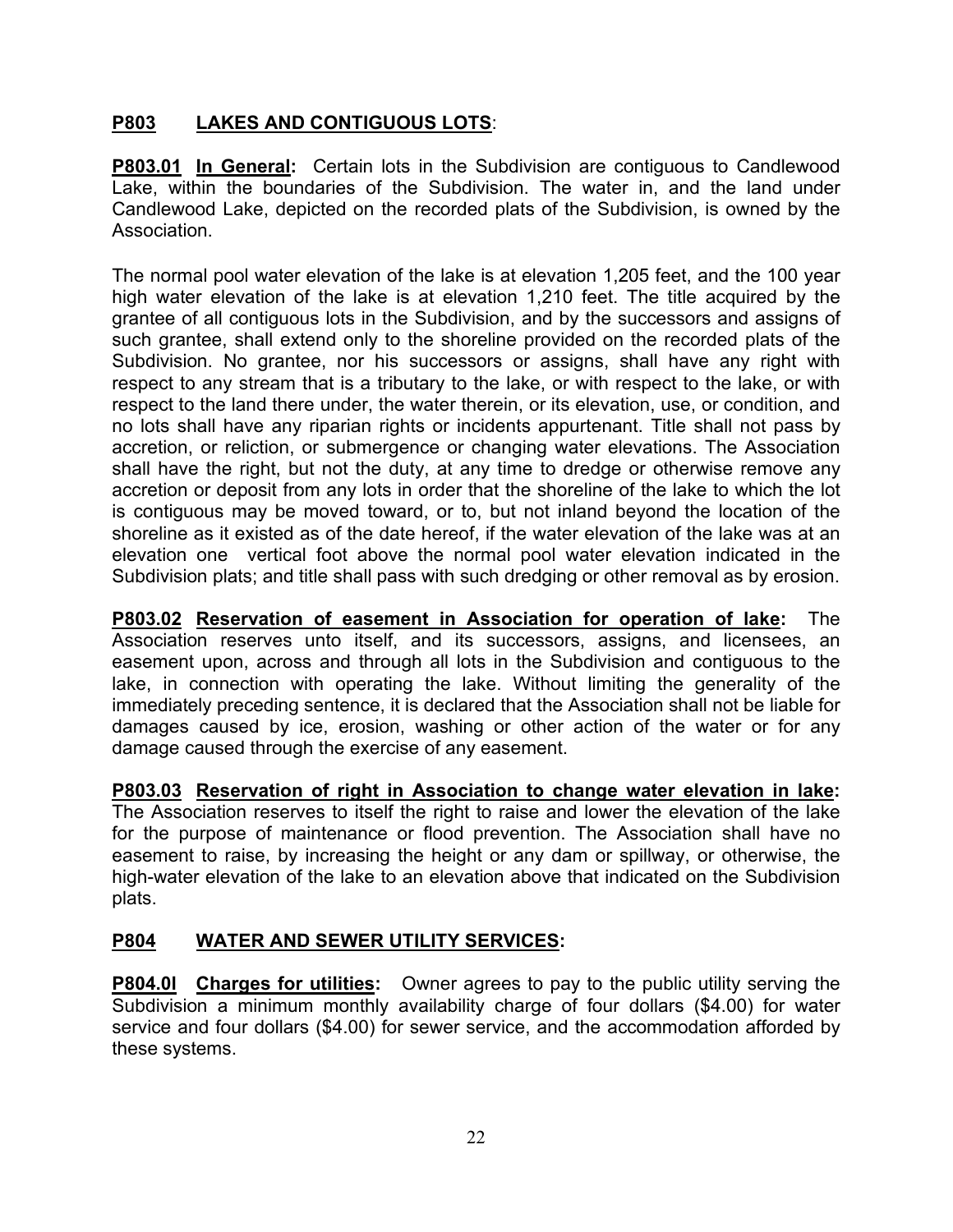All payments shall commence upon the availability of such services in mains or lines located in front of or adjacent to the lots and continuing thereafter so long as water or sewer service is available for use, whether or not taps or connections have actually been made to the systems and whether or not the owner is actually using the sewer or taking water. Availability charges shall apply to and be charged for each lot owned. The amount of the availability charges, the times and methods of payment and other matters shall be as provided in Tariffs or Rate Schedules and Regulations and Conditions of Service published by the Association.

Upon written request in accordance with Regulations and Conditions of Service and payment to the public utility of not less than one hundred ninety-five dollars (\$195.00) for water connections and not less than four hundred ninety-five dollars (\$495.00) for sewer connections, a tap to the system mains and connections to the lot line may be installed by the utility. The amount of the availability charge and any change from an availability charge to another type of rate or rate structure for water or sewer service, and all other charges may be changed as necessary.

Unpaid utility charges will become a lien upon the lot, or lots served as of the date the same became due. After the availability of this utility service, owners shall not drill or permit the drilling of a water well or installation of holding tank system upon his lot. Nothing in these Restrictions shall ever be construed as a limitation on the rights of any such public utility to sell and assign its property and assets in accordance with law.

**P805 SPEED LIMITS:** No motor driven vehicle shall be driven on any street within the Subdivision at a speed in excess of the posted limits. Appropriate postings of these speed limits shall be made by the Association.

The Association shall have the power to assess fines for the violation of speed limits in accordance with a schedule of fines promulgated by the Association. All such fines shall be paid in accordance with the rules of the Association. The Association may add the amount of any unpaid fine to the annual charge made by the Association as an additional assessment. The amount of such fine shall be collectible by the same means as are prescribed for the collection of delinquent annual assessments of the Association or through any enforcement assessment prescribed in the rules, ordinances, policies, Bylaws and/or Deed Restrictions of the Association.

## **P806 Driving Under the Influence**

No person shall operate any state licensed motor vehicle within the geographic limits of Candlewood Lake under the influence of alcohol and or a drug of abuse or any combination thereof.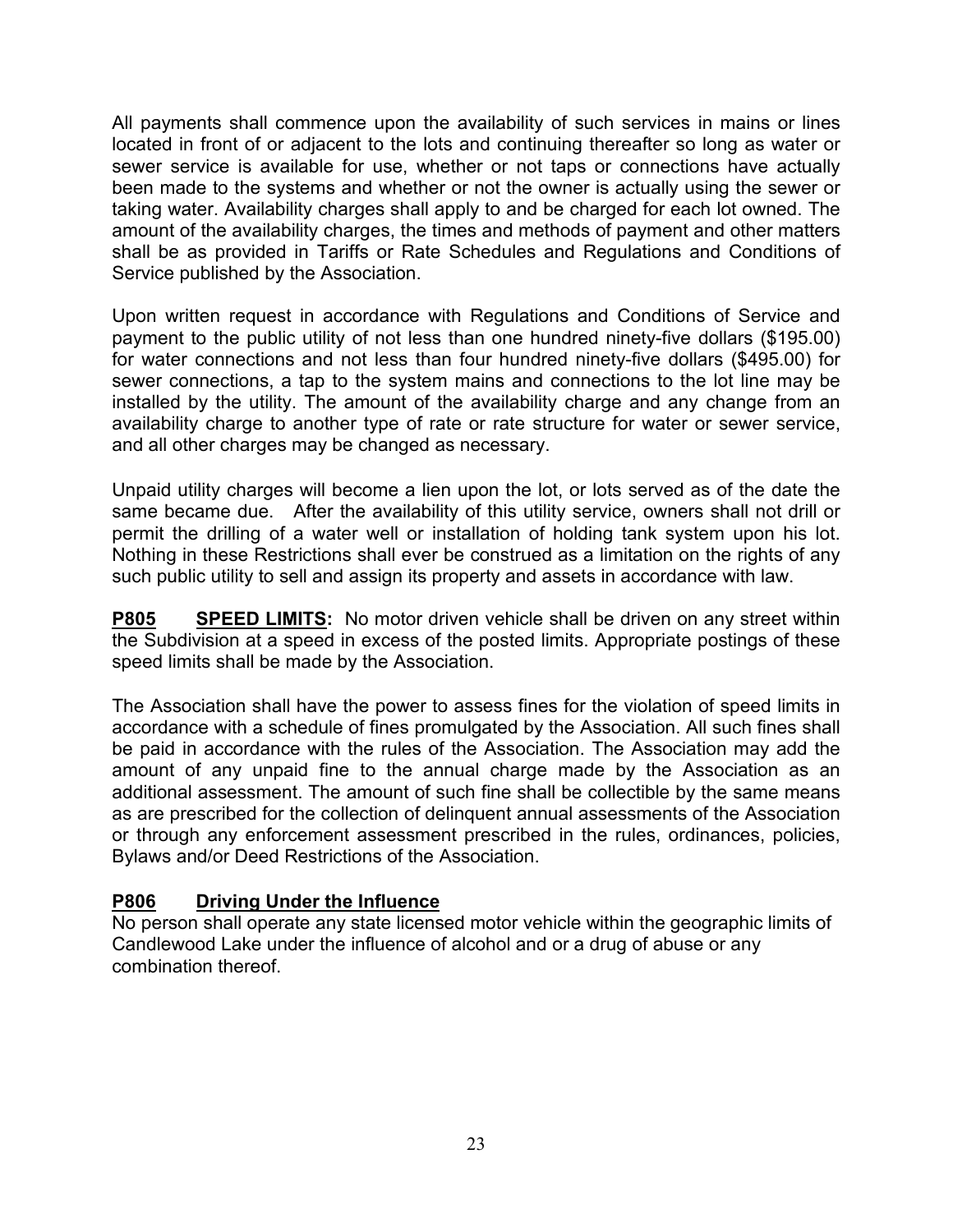#### **ARTICLE NINE**

#### **P900 INTERPRETATION, ENFORCEMENT AND AMENDMENT OF RESTRICTIONS:**

**P901 EFFECT OF GRANTEE'S ACCEPTANCE OF DEED:** The grantee of any lot subject to these Restrictions, by acceptance of a deed conveying title thereto or the execution of a contract for the purchase thereof, whether from the Association or a subsequent owner of such lot, accepts such deed and executes such contract to each and every Restriction and agreement herein contained. Further, by acceptance of such deed or execution of such contract, such persons do acknowledge the rights and powers of the Association with respect to these Restrictions, and also, for themselves, their heirs, personal representatives, successors, and assigns, covenant and agree and consent to and with the Association and to and with the grantees and subsequent owners of each of the lots affected by these Restrictions to keep, observe, comply with and perform such Restrictions and agreements.

**P902 ASSUMPTION OF RISK**: Each such person also agrees, by such acceptance of a deed or execution of a contract for the purposes thereof, to assume, as against the Association, all of the risks and hazards of ownership or occupancy attendant to such lot, including, but not restricted to, its proximity to Candlewood Lake.

**P903 REMEDIES AND ENFORCEMENT:** The Association or any party to whose benefit these Restrictions inure may resort at law or in equity to prevent the occurrence or continuation of any violation of these Restrictions, and shall have the right to obtain a prohibitive or mandatory injunction to enforce observance of these Restrictions in addition to and cumulative with any other remedy provided for herein, or by law, or in equity, and to recover damages for the breach of these

Restrictions: provided that the Association shall not be liable to any person for damages of any kind for failing either to abide by, enforce or carry out any of these Restrictions.

**P904 NON-WAIVER BY FORBEARANCE:** No delay or failure on the part of an aggrieved party to invoke any available remedy with respect to a violation of any one or more of these Restrictions shall be held to be a waiver or an estoppel to assert any right available to him upon the occurrence, recurrence, or continuation of any violations of these Restrictions.

**P905 DURATION:** The foregoing covenants and restrictions shall run with the land and shall be binding on all parties and all persons claiming under them until December 3l, 1999, at which time the Restrictions shall be automatically extended for successive periods of ten (l0) years, unless changed in whole or in part by vote of those persons who are then the owners of a majority of the numbered lots in the Subdivision.